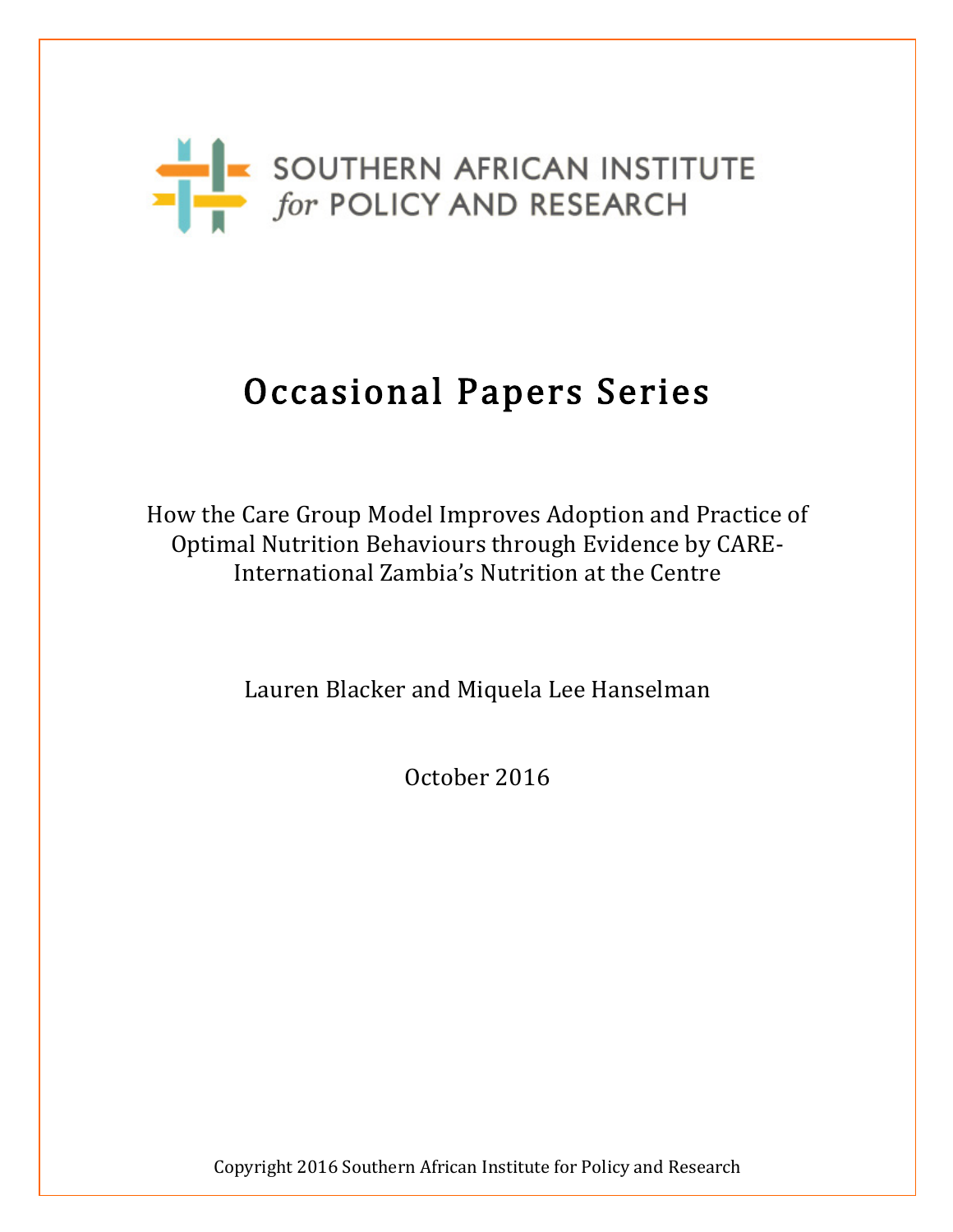# Abstract

Creating sustainable behaviour change in nutrition has been a challenge that is important to acknowledge and has required innovative interventions to implement. The care group model, one method for creating sustainable behaviour change, is a peer-based system that uses groups of 10-15 community-based volunteers (health educators) that meet regularly to teach health messages and skills to beneficiary groups. CARE-International Zambia is using a care group model to implement Nutrition at the Centre (N@C), a five year multisectoral programme that aims to reduce the prevalence of anaemia in women of reproductive age and the prevalence of stunting and anaemia in children under two. This paper explores how the care group model facilitates adoption and practice of optimal nutrition behaviours. Research was conducted through a review of the literature and semistructured interviews with community health volunteers and ministry workers involved in N@C. The care group model improves adoption and practice of optimal nutrition behaviours by minimising workloads for Care Group Volunteers to avoid overburdening so they can carry out their tasks well, creating an empowering environment for Care groups, providing social support and positive social pressure within Care groups, creating social networks for beneficiaries, and using small, interactive beneficiary groups that have close connections to community leaders and health facility staff. Sustained behaviour changes in nutrition and efficacy of Nutrition at the Centre's care group model could be improved and continued through an increased number of trained volunteers, improved monitoring for volunteers, and men incorporated into its model.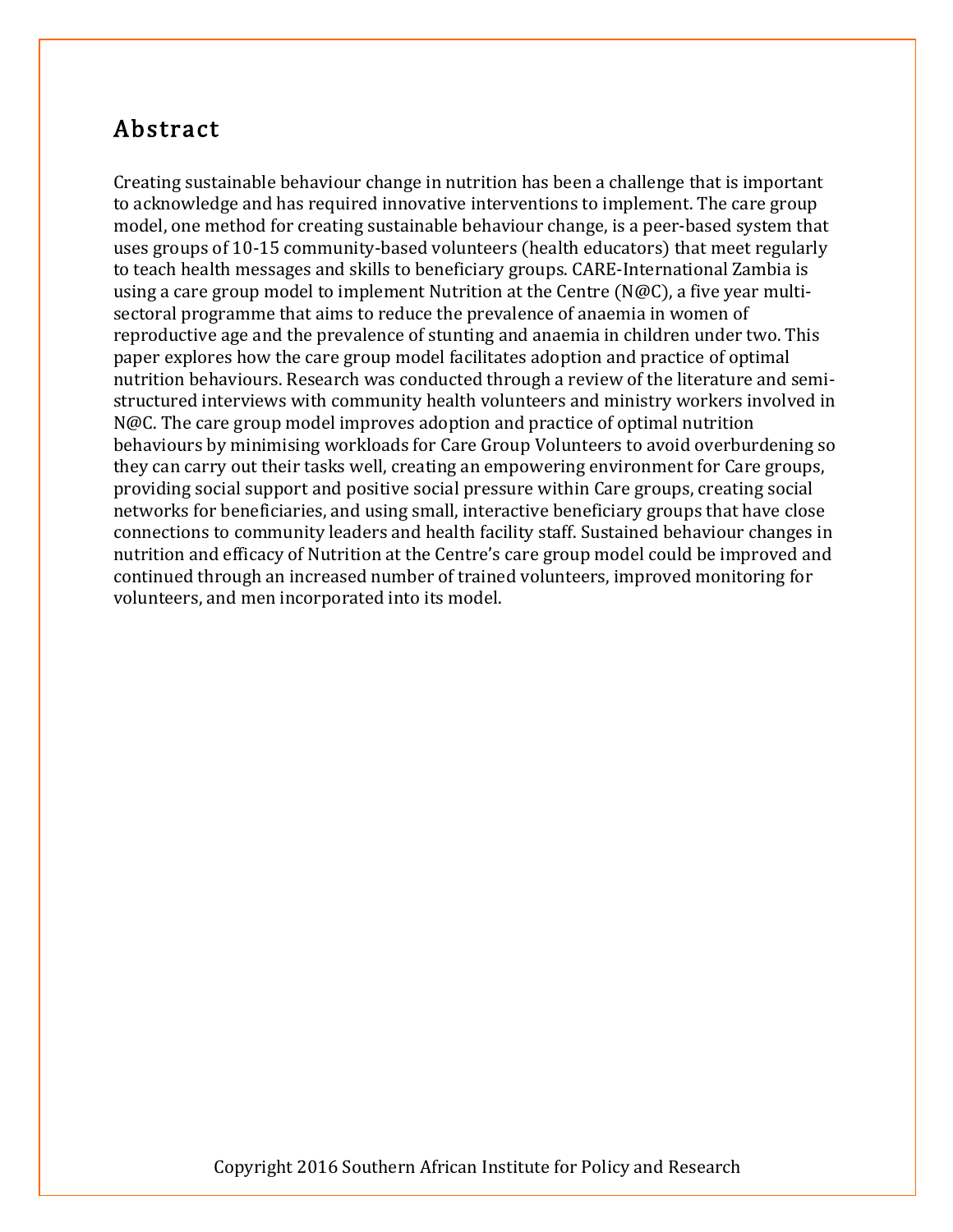# Acronyms

| <b>BCC</b>    | Behavioural change communication                                  |
|---------------|-------------------------------------------------------------------|
| CGV           | Care Group Volunteer                                              |
| <b>CHV</b>    | Community health volunteer                                        |
| <b>CSP</b>    | <b>Child Survival Programme</b>                                   |
| EE (EED)      | Environmental Enteropathy (Environmental Enteric Dysfunction)     |
| <b>KPC</b>    | Knowledge, Practice, and Coverage                                 |
| MAL           | Ministry of Agriculture and Livestock                             |
| MoH           | Ministry of Health                                                |
| MLGH          | Ministry of Local Government and Housing                          |
| <b>MIYCN</b>  | Maternal, Infant and Young Child Nutrition                        |
| N@C           | Nutrition at the Centre                                           |
| <b>NSG</b>    | <b>Nutrition Support Group</b>                                    |
| <b>NSGL</b>   | <b>Nutrition Support Group Leader</b>                             |
| <b>SBCC</b>   | Social and behaviour change communication                         |
| <b>SPRING</b> | Strengthening Partnerships, Results, and Innovations in Nutrition |
|               | Globally                                                          |
| TIPs          | <b>Trials of Improved Practices</b>                               |
| V-WASH        | Village-based committee to promote WASH practices in the villages |
| WASH          | Water, Sanitation, & Hygiene                                      |
| <b>WHO</b>    | World Health Organization                                         |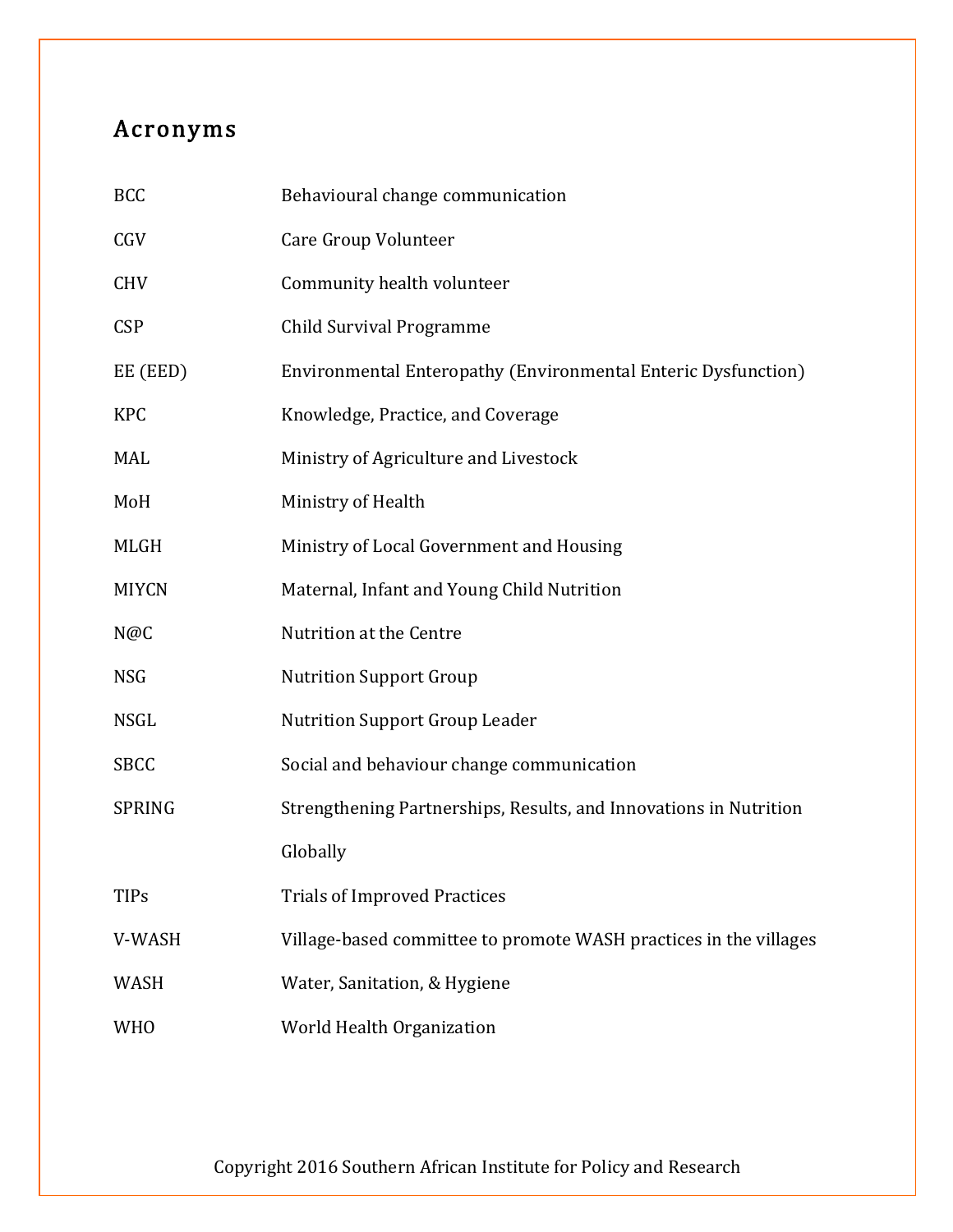# Introduction

Zambia has severe issues of malnutrition, specifically regarding stunting, throughout their population, but most significantly in rural villages. In addition, the United Nations named zero hunger as one of their global goals, bringing the issue of nutrition and food security into a brighter spotlight.

The World Health Organization (WHO) holds the standards to begin complementary feeding at the earliest of six months to supplement the nutrients the breast milk can no longer provide. Moreover, the lack of complementary feeding can lead to malnutrition, especially stunting because it is such a crucial state in a child's life. Nutrition at the Centre (N@C) targets mothers and children less than 2 years of age to reduce anaemia and stunting. The program uses a multi-sectoral approach, targeting five keys areas: (1) infant and young child feeding, (2) maternal nutrition, (3) food security, (4) water, sanitation and hygiene, and (5) gender and women's empowerment.

N@C uses the care group model to implement their program into 22 total sites in rural Zambia. The care group model is a peer-based system that utilises the people within the community to spread the information. It is a chain of teaching from ministry workers down to the mothers of the village. This approach also includes sustainable social and behaviour change communication (SBCC). SBCC uses behaviour theory and encompasses the mechanisms needed to sustain these behaviours within the villages.

Research and interviews revealed that the care group model improves adoption and practice of optimal nutrition behaviours by minimising workloads for Care Group Volunteers to avoid overburdening so they can carry out their tasks well, creating an empowering environment for Care groups, providing social support and positive social pressure within Care groups, creating social networks for beneficiaries, and using small, interactive beneficiary groups that have close connections to community leaders and health facility staff. Sustained behaviour changes in nutrition and efficacy of Nutrition at the Centre's care group model could be improved and continued through an increased number of trained volunteers, improved monitoring for volunteers, and men incorporated into its model.

The rest of this paper is as follows: our research methodology is outlined, followed by a background in the importance of sustainable behaviour change in nutrition and an overview of care group models, as well as CARE-International Zambia's care group model for N@C. We then present our results, which include information from interviews with key informants and the results seen from previous studies that have implemented a care group model in their interventions. We then discuss key facilitators in the care group model, broadly and more specifically in N@C, and present recommendations to sustain the results seen at N@C once the programme ends.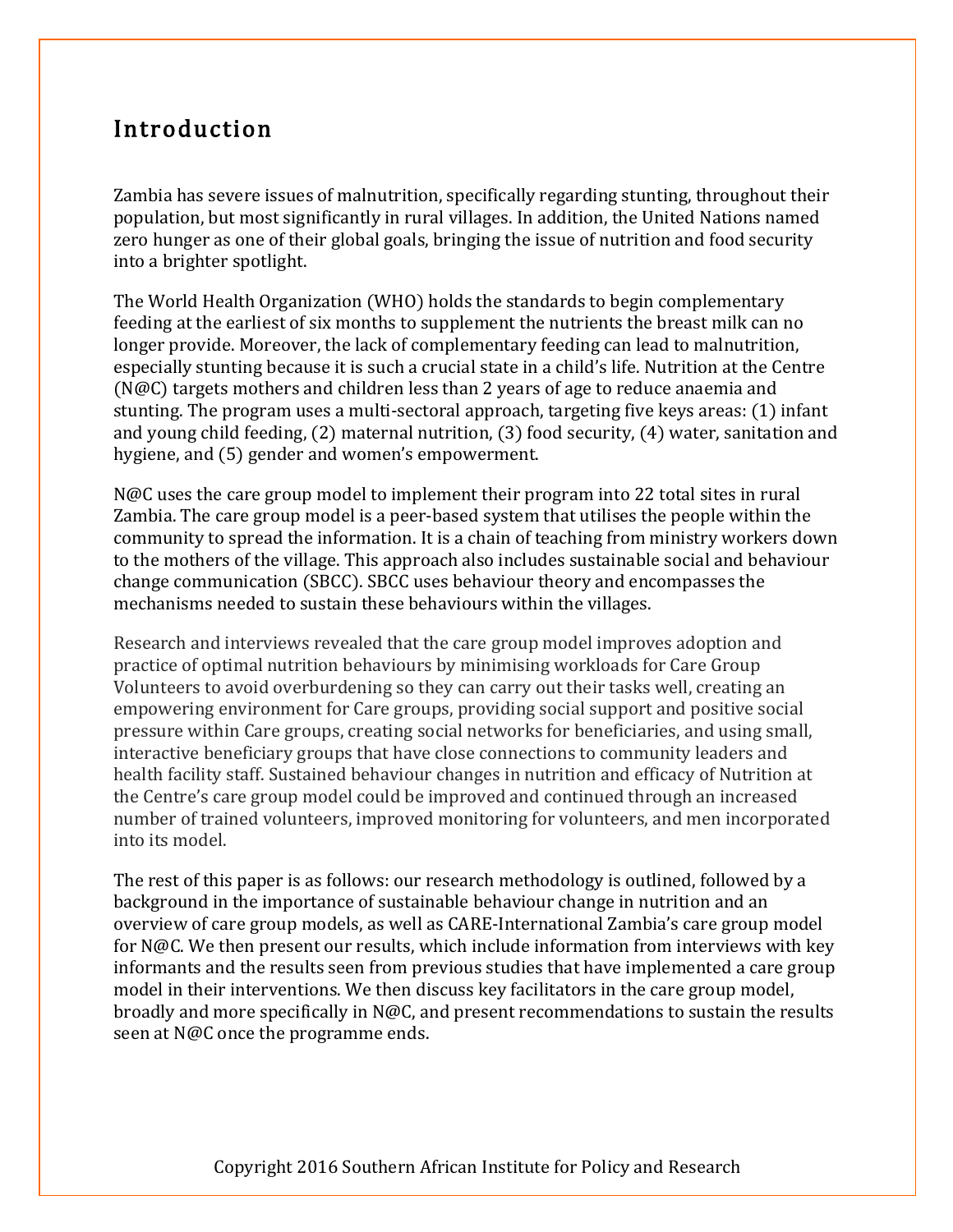## Research Methodology

Research for the study began with a search through the trends of and the current status of malnutrition in Zambia as well as a review of the relevant literature. This early research was conducted in Ithaca, New York of the United States of America at Cornell University in late April and early May of 2016. This general review of the literature and research continued after and upon arrival in Lusaka, Zambia in June of 2016. Shortly after arriving in Lusaka, research began to be more tailored towards the N@C programme, the care group model that it was using in its approach, and creating sustainable nutrition and health behaviour changes.

Interviews with stakeholders and key informants then began on 28 June 2016. These included individuals at CARE International - Zambia, workers in the key-line provincial ministries in the Lundazi District of the Eastern Province, and community health volunteers in the Lundazi District. Interviews with workers of the key-line provincial ministries and community health volunteers were conducted over the phone during mid-July of 2016. Workers in the key-line provincial ministries included health workers from the MoH and agricultural extension workers from the MAL. Permission to use material from interviews was obtained first and notes were taken during interviews in order to record information.

Interviews were first grouped according to the part of the care group model each informant represented: health worker, agriculture extension worker, community health volunteer, and CARE. Interviews were then grouped and analysed according to recurring themes and facilitators that appeared in the literature: successes of the care group model in N@C, changes in behaviour in the mothers and communities involved in the N@C program, factors that are making the model effective in N@C, and potential improvements to the model, among others. We were then able to compare the evaluation of the impact of the care group model used by Food for the Hungry's Mozambique CSP with findings from our key informants. As our study was carried out approximately six months after Perry, et. al'.s 2015 article discussing evidence and successes from other projects using a care group approach and analysis of this approach, we were able to place our findings within the context of this article.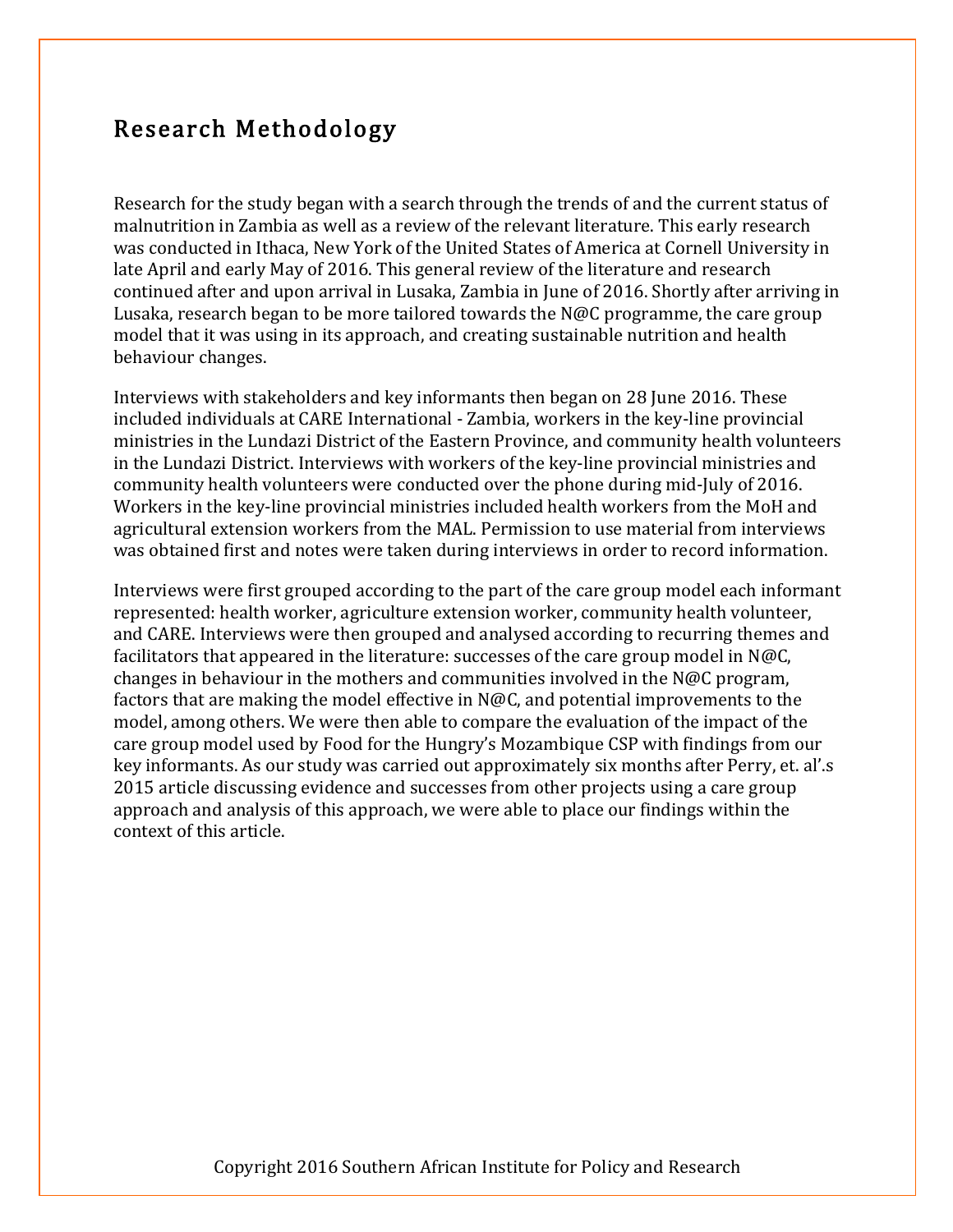# Background

In the recent years, nutrition has been brought to the forefront in topics on the world agenda. Zero hunger was named the second goal on the list of global goals for sustainable development published by the United Nations. The goal of Zero hunger includes improved nutrition and food security. Some of the biggest issues with areas of malnutrition is stunting and wasting. Stunting is characterized as low height-for-age and wasting characterized as low weight-for-height. In a recent paper published in The Lancet series on maternal and child nutrition, it is stated that the prevalence of stunting in children in developing countries has gone from 40% in 1990 to 28% in 2011 (Black et al., 2013).

The World Health Organization (WHO, 2006) holds the standards to begin complementary feeding at the earliest of six months to add the nutrients needed for growth that the breast milk can no longer sustain. Recommendations include complementary feeding 2-3 times a day for 6-8 months of age, 3-4 times a day for 9-24 months of age. Snacks can be added at 12-24 months of age. Moreover, the lack of complementary feeding can lead to malnutrition and potentially stunting because it is such a crucial state in a child's life.

In Zambia, stunting is still a severe issue. Stunting levels are still at 40% with 17.5% being severely stunted. Stunting rates are especially high in the eastern province, being 43.3%, with 15% underweight and 6% wasted. Vitamin A deficiency was at 54% and iron deficiency at 53%. In addition, 9.3% of children had low birth weight and only 45% of women took iron during their last pregnancy for more than 90 days. Moreover, 7% of mothers are starting complementary feeding at 2-3 months.

Children who are stunted and wasted have been proven to have more issues throughout life including diarrhoea, pneumonia, and other diseases (Black et al., 2013). In addition, women who are undernourished during pregnancy are setting their children up to face malnutrition issues and be more susceptible to illness.

Nutrition at the Centre (N@C) is a multi-sectoral program designed to improve the nutritional status for women and children less than two years of age by improving anaemia and stunting. This program runs from 2013 to 2018. N@C many stakeholders including Ministries of Health, Education, Agriculture and Livestock, Local Government and Community involvement. It has been implemented in four countries including Bangladesh, Benin, Ethiopia and Zambia. The goals set include improved nutrition-related behaviours, improved use of maternal and child health and nutrition services, household adoption of appropriate water and sanitation practices, and increased availability and equitable access to quality food.

Within Zambia, it is implemented in 15 sites in Lundazi and and 7 sites in Chadiza. The targeted areas include infant and young child feeding, maternal nutrition, food security,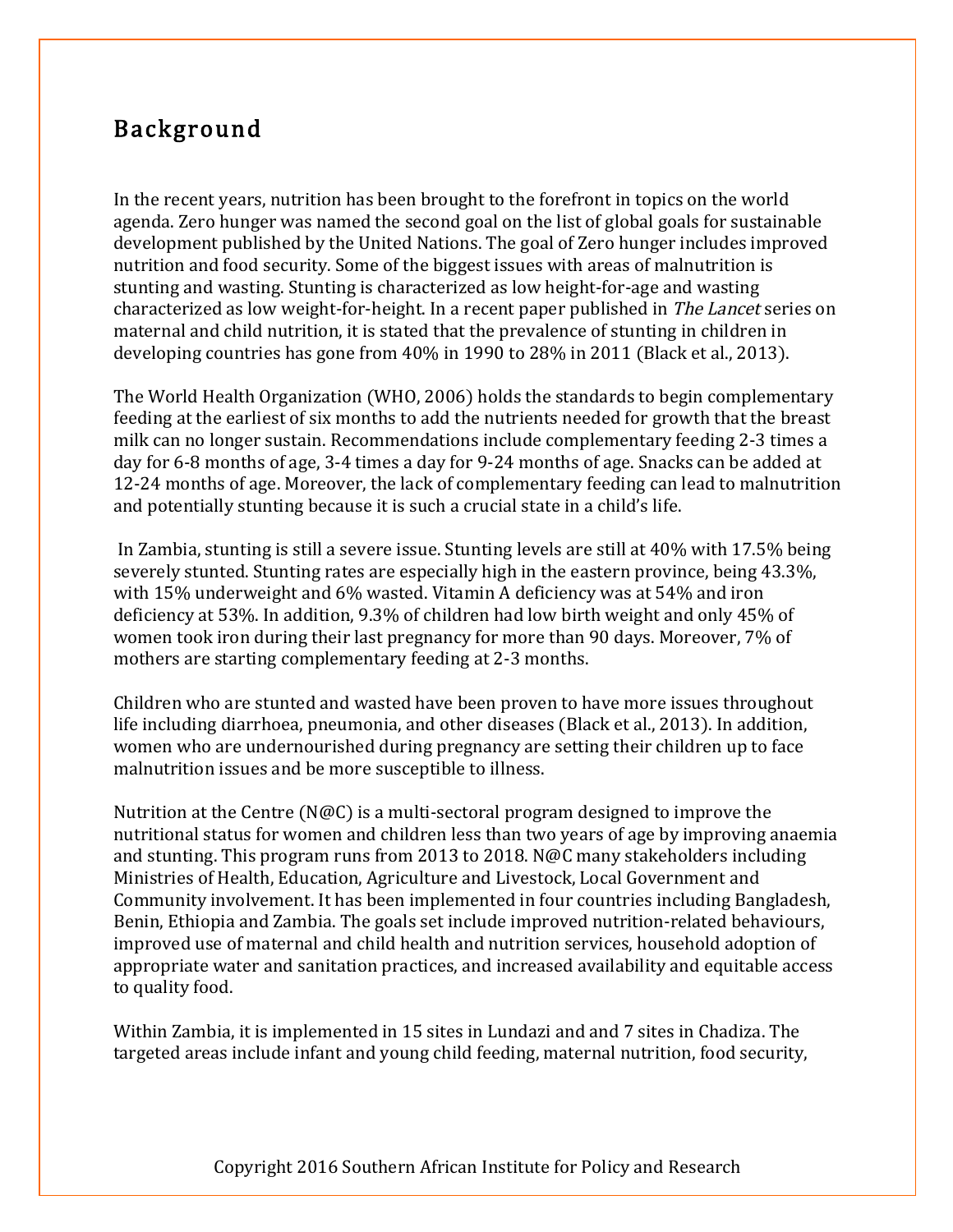water, sanitation and hygiene (WASH) and gender and women's empowerment<sup>1</sup>. To implement these goals, Nutrition at the Centre uses the care group model. The care group model uses groups of 10-15 volunteers (care groups) to convey health messages and skills to communities. While a more recent development, care groups have shown improved nutrition behaviours and outcomes and have offered a better solution to sustain good nutrition practices in communities.

#### WASH and the One Health Project

There are many factors that can affect a child's growth and nutrition status. Environmental enteropathy (EE) is an invisible infection of the gut that if often caused by exposure to bacteria from human and animal faecal matter. In the rural villages, where is little awareness of this issue, children are often found playing and crawling in areas where the animals are also defecating. Moreover, because of the lack of access to water and to soap, hand washing is either not or sporadically used.

The One Health Project for N@C by Cornell University and CARE-International Zambia was designed to eliminate EE through the use of play yards. Two were distributed to villages throughout Zambia: (1) a plastic, western play yard and (2) a mud-brick, traditional community play yard. In addition to the implementation of the play yards, an education module was also taught during the education visits. This education module involved 5 key points: (1) dispose of all faeces in latrine, (2) wash hands, (3) put baby in clean, protected area, (4) treat drinking water, and (5) feed baby freshly prepared or reheated food. There were three trials of improved practices (TIPs). By the end of the trials, the caregivers became more aware of the issues regarding eating soil and faeces, and how to prevent these instances (One Health Report, 2015).

#### Sustainable Behaviour Change in Nutrition

Several nutrition practices, including exclusive breastfeeding until 6 months of age and proper complementary feeding, can impact the nutritional status of the first 1000 days of a child's life. As such, it is important to foster and sustain good nutrition behaviours and practices in communities and individuals. However, growing evidence suggests that single activities or simply increasing knowledge of good nutrition practices is less effective at creating sustained behaviour changes because of a complexity of factors. The Strengthening Partnerships, Results, and Innovations in Nutrition Globally (SPRING) project funded by USAID conducted a systematic literature review identifying evidence of effective approaches to social and behaviour change communication (SBCC). SBCC is comprised of tools and approaches informed by behavioural theories. SPRING identified three main SBCC mechanisms in the SBCC literature review: interpersonal communication, including oneon-one counselling, group education, and support groups, activities that can be led in

 $1$  Interview with Ms. Catherine Pongolani of CARE-International Zambia, 28 June 2016.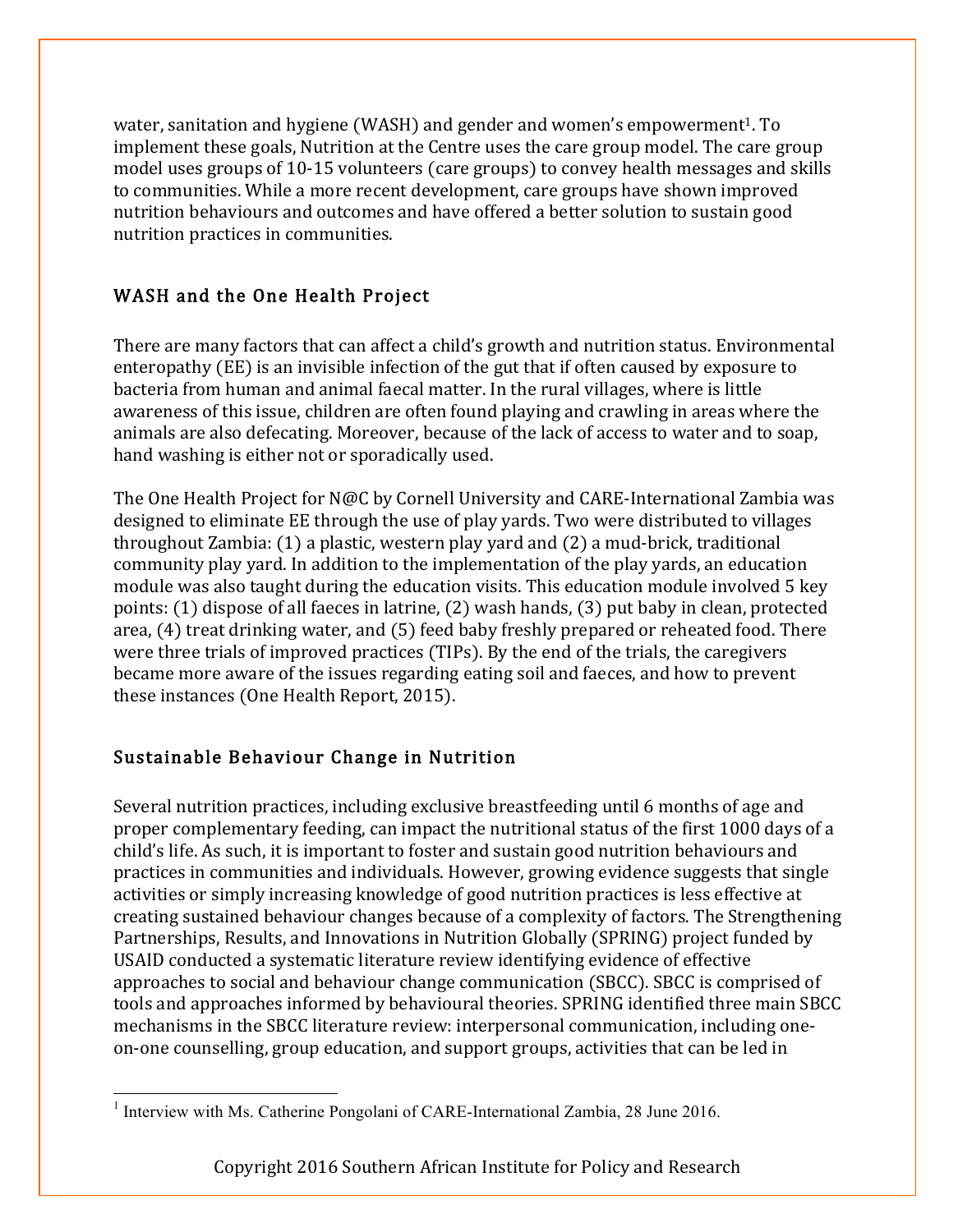facilities and communities by health care providers, lay health workers, or peers; media, including mass media, community radio, local billboards, posters, and flyers; and community/social mobilisation, including campaigns, events, and issue groups. The SBCC approach used the most frequently was interpersonal communication; the other two mechanisms were usually used in combination with at least one other SBCC approach. In the articles reviewed, SPRING found that SBCC approaches improved women's dietary practices during lactation and pregnancy, promoted breastfeeding practices, and improved complementary feeding practices (Lamstein et al., 2014).

#### The Care Group Model and Care Group Difference

It has become essential to find and develop a method to create sustainable behaviour changes that improve nutrition and nutrition-related outcomes. The care group model is a method of interpersonal communication that has been successfully implemented in lowincome countries that are malnourished.

In 1995, Dr. Pieter Ernst, a physician and the director of the World Relief's first child survival project in Gaza Province, Mozambique, developed the care group model and approach in order to reach a large population in a cost-efficient manner that was sustainable and offered support to volunteers in the model without overburdening them. The care group model was developed because Ernst recognised that the small number of health promoters he was using in his project was not adequate for reaching a large population. The care group model is a peer-based system that uses community volunteers to disseminate health and nutrition messages to mothers and communities. Care groups are groups of 10 to 15 community-based health educators who meet regularly for training by paid supervisors and visit and teach individual households. Care groups are distinguished from other types of groups because of the greater support volunteers can receive from their peers, as well as the opportunity to create solutions in a group setting. Care groups allow projects to have a smaller number of paid staff while reaching a large number of beneficiaries without requiring numerous hours of work from staff or individual volunteers (Laughlin, 2010).

#### Food for the Hungry's Mozambique Child Survival Program

The care group model has been adopted and implemented several times over the past two decades. A recent use of the care group model occurred from 2005-2010, with results published in 2013, the beginning of CARE's N@C programme. Food for the Hungry/Mozambique, in collaboration with the Ministry of Health (MoH), implemented its Child Survival Program (CSP) in Sofala Province of Mozambique to reduce and prevent diarrheal incidents in children between 0 and 23 months of age. Pregnant women and mothers with children between 0 and 24 months were organized into blocks of 12 households, with each block selecting a Care Group Volunteer (CGV). Twelve CGVs met with paid promoters (project supervisors) every 2 weeks in a Care Group to learn a new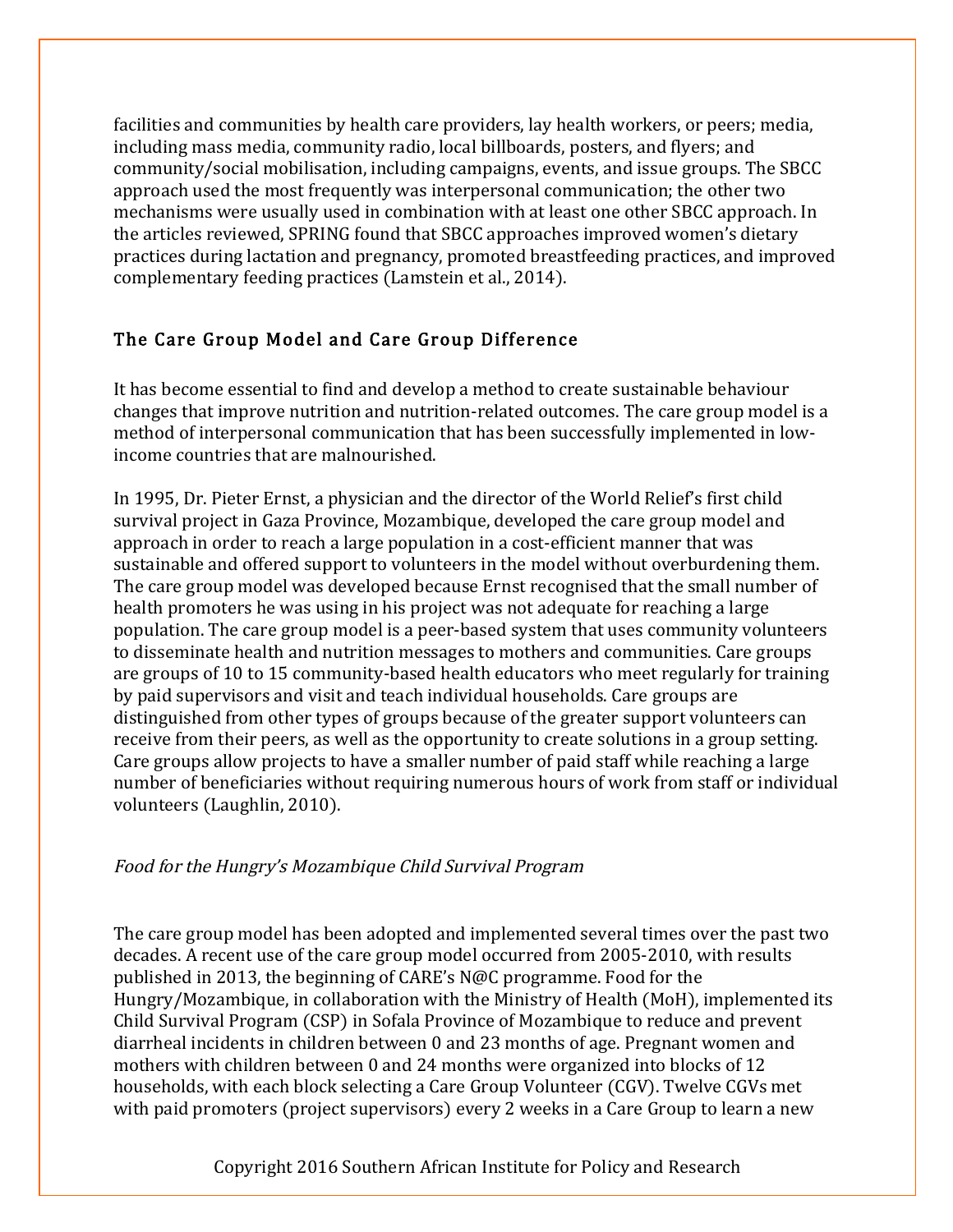health message or skill. Each CGV then went back to their block and shared the message or skill with each woman/mother, either in small groups or through one-on-one household visits (Davis et al, 2013). An adapted diagram of the Mozambique CSP care group model is shown in Appendix A.

#### CARE's N@C Programme Model

The N@C programme has used a care group model to convey nutrition and health messages to the women in each of the Nutrition Support Groups (NSGs) that bring together pregnant and lactating women to collectively learn and support each other to practice optimal nutrition behaviours. There are two main delivery groups associated with the four different integrated thematic areas. The first concerns Maternal, Infant, and Young Child Nutrition (MIYCN) and water, sanitation, and hygiene (WASH). The MoH and Ministry of Local Government and Housing (MLGH) train health workers in these areas, who in turn train community health volunteers (CHVs). These CHVs are then sent into the communities and work with each of the NSGs, explaining the importance of different nutrition behaviours, such as exclusive breastfeeding for an infant until 6-months of age and appropriate complementary feeding. Teaching involves both individual household visits and small group lessons. Initially, a village-based committee to promote WASH in the villages (V-WASH) was meant to deliver messages about WASH as a part of the delivery model. Although not one of the delivery groups, V-WASH is an important part of each village, and includes members of the community as well as CHVs. The second delivery group concerns food security and gender equity (gender and women's empowerment). Agricultural extension workers from the Ministry of Agriculture and Livestock (MAL) train Nutrition Support Group Leaders (NSGLs) in these areas, with great focus on promoting a more diverse diet with nutrition dense foods for children under the age of two. Each NSGL is a woman who is chosen from each of the NSGs in the N@C programme. The NSGLs then teach each of members in their NSGs what they have learned from the workers<sup>2</sup>. Both CHVs and NSGLs are included in CARE's care group model. A diagram illustrating the care group model specific to CARE's N@C programme is shown in Appendix B.

<sup>2</sup> Interview with Ms. Catherine Pongolani, 28 June 2016.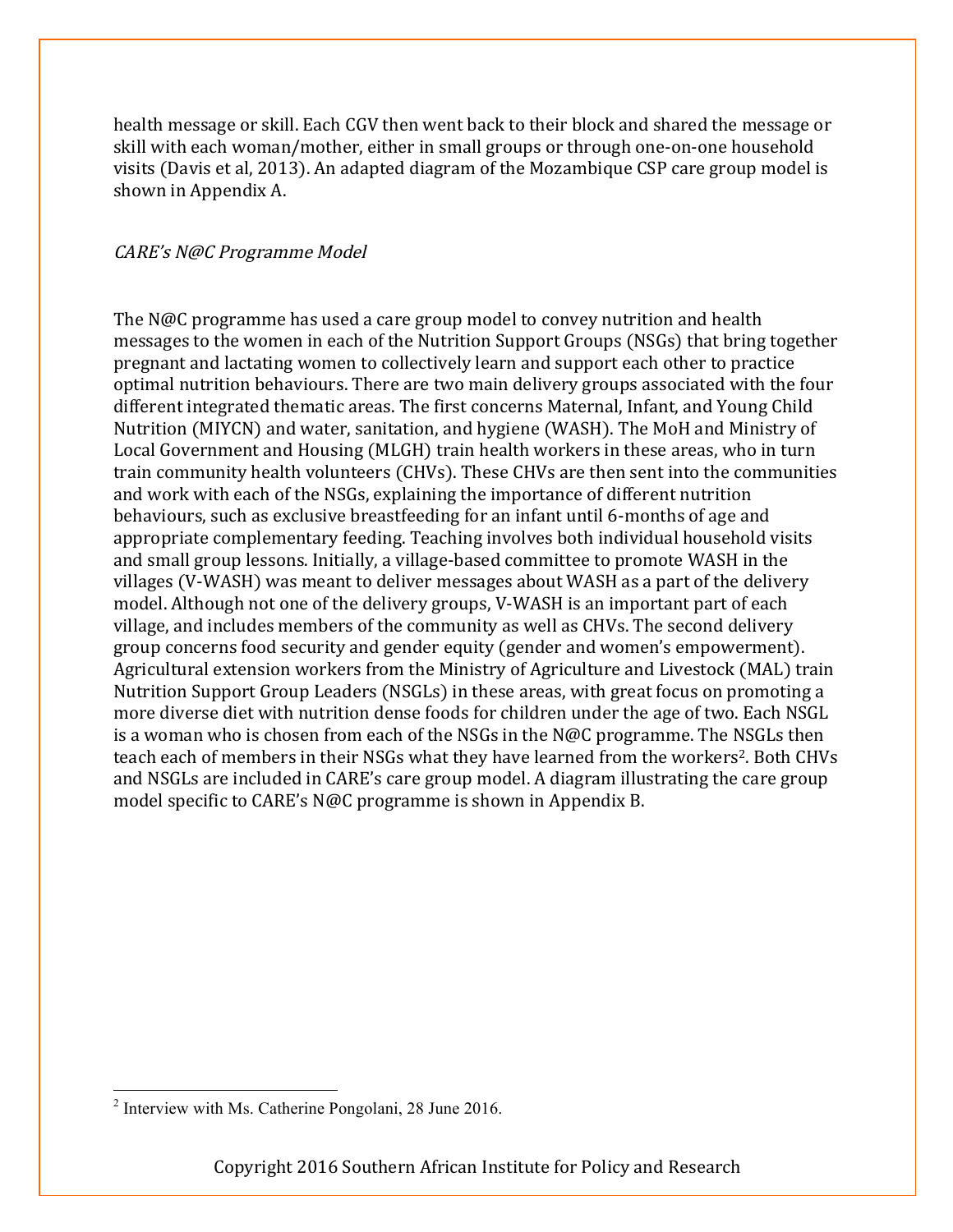# Results

Several major themes arose from the key informants throughout the interviews that could be responsible for why the care group model improves adoption and practice of optimal nutrition behaviours. Many of these opinions from informants are in support of facilitators suggested by Perry et al (2015) and Food for the Hungry's Mozambique CSP evaluation. Key informants also provided factors that could be helpful in sustaining improved nutrition practices and in furthering the impact of the care group model, particularly in regards to N@C. The analysis of previous use of the care group model and several facilitators suggested by Perry et al. (2015), with support from the evaluation done by Food for the Hungry's Mozambique CSP and findings from information with key informants involved in N@C that include support of the former, as well as potential barriers, are discussed in the following sections.

#### Effect of the Care Group Model

As discussed above, care groups are being utilised in various projects to implement programs through the community. Through analysis of evidence-based interventions, is has been shown that care group models effectively improve the health of 'resource-constrained populations'. Various projects were analysed using LiST to quantify the effectiveness of the care group model. These included increases in the use of insecticide-treated nets, oral rehydration therapy and use of the health clinic. In almost all projects, the care group model produced the best results. In 13 care group projects, all saw decreases in the mortality rates of under-5 children.

In a specific example, the care group model was used in a behavioural change communication (BCC) intervention in Cochabamba, Bolivia. The study was used to attempt to reduce diarrheal prevalence. There were four group interventions established: (1) the use of a special water filter with the BBC, (2) the use of the special water filter with the BBC, (3) the BBC without the special water filter, and (4) a control group where weekly messages about life skills were expressed using the BBC, but with no other intervention. Over the six-month period of this study, all interventions saw a decrease in diarrheal prevalence. However, the interventions that incorporated the BBC saw a decrease from the baseline level by one-fourth. Moreover, the BCC that just implemented life skills and attitude worked just as well as just the water filter invention (Perry et al., 2015). This showed that targeting behaviour change and implementation through care groups is more effective than not.

In Food for the Hungry's Mozambique CSP, baseline and endline household Knowledge, Practices, and Coverage (KPC) were conducted to evaluate the project; mini-KPC surveys were also conducted approximately every six months. KPC surveys indicated several statistically significant improvements in behaviour changes in the project area. Nutrition practices such as exclusive breastfeeding, appropriate complementary feeding, adding oil to weaning foods, and consumption of foods rich in vitamin A were all reported to be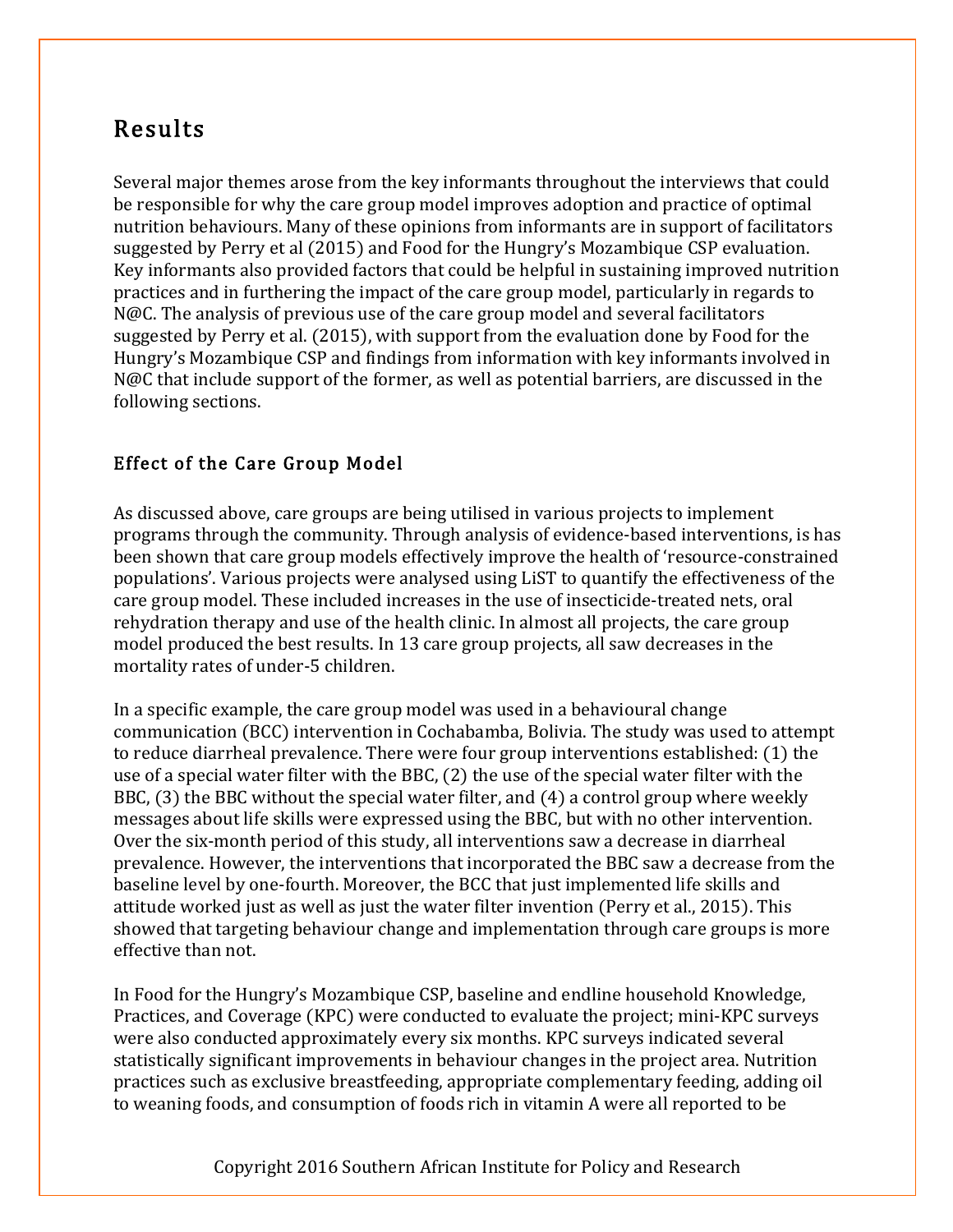statistically significantly increased as compared to baseline. Mini-KPC surveys also revealed that there was rapid uptake of these behaviours. In the early intervention area, (Area A), which covered 42% of the target population, reported a significant decline of 8.1% in global undernutrition in children ages 0-23 months. In Area B, where the intervention was delayed, global undernutrition in children ages 0-23 months significantly declined by 11.5%. It was also found that between the two intervention areas, the annual rate of decline in global undernutrition of children 0-23 months old was four times that of children 0-59 months old throughout Mozambique. It was also shown that there were statistically significant improvements on indicators from other maternal and child health interventions, such as HIV/AIDs promotion, use of properly treated bed nets, and recognizing childhood illnesses (Davis et al 2013). The KPC survey reveals that Food for the Hungry's Mozambique CSP made great improvements in nutrition practices and behaviour changes in the area.

Several changes have been making little waves throughout the groups and their communities in the N@C programme. Mothers originally had many misconceptions about what foods the infant could eat when under six months. They would often introduce porridge early in a child's diet, which can induce diarrhoea in the child<sup>3</sup>. Mothers would often introduce these types of foods as early as a week into an infant's life, as they believed that a child cried because of hunger. When a child is born, mothers would give the baby water with root from a tree, a traditional medicine believed to protect the child from diseases<sup>4</sup>. Since N@C has begun, many mothers have stopped feeding their babies soft foods under the age of six months. Moreover, after being taught about the necessity to feed the children a variety of foods so they are receiving all of the important nutrients, they seek more diverse diets for their children. All of these changes came from cooking demonstrations and education on food preservation to maintain the diversity of food year round. These changes are then sustained by the changes in behaviour from the women. One specific highlight for an agricultural extension worker was a mother telling him how much weight her daughter had gained since the program began5.

Further misconceptions come from the mothers taking care of themselves during pregnancy. A low birth weight can mean that the mother was not receiving enough of the right nutrients in her diet during pregnancy. Some traditional teachings included the mothers believing they couldn't eat any foods that came from animals<sup>6</sup>, restraining them to just vegetables and mealie meal. This can hinder the iron levels of the mother, which is already subject to decrease because of the pregnancy. Obvious Phiri, a health worker from the MoH in Mwasempangwe, stated that mothers often avoided eggs when they were pregnant because of the belief that their child would be born without hair if the expectant mother consumed eggs. Moreover, because of the lack of preservation methods of the foods, there would be less constantly available to provide the proper nutrition needed<sup>7</sup>.

<sup>&</sup>lt;sup>3</sup> Interview with Mr. Obvius Phiri, MoH partner in Mwasempangwe, 14 July 2016.

<sup>4</sup> Interview with Ms. Elizabeth Zimba, MoH partner in Lusuntha, 21 July 2016.

<sup>5</sup> Interview with Mr. Edward Phiri, MoA partner in Mwasempangwe, 19 July 2016.

 $6$  Interview with Ms. Elizabeth Zimba, 21 July 2016.

<sup>&</sup>lt;sup>7</sup> Interview with Mr. Chipe Webby, MoA partner in Chanyalubwe, 19 July 2016.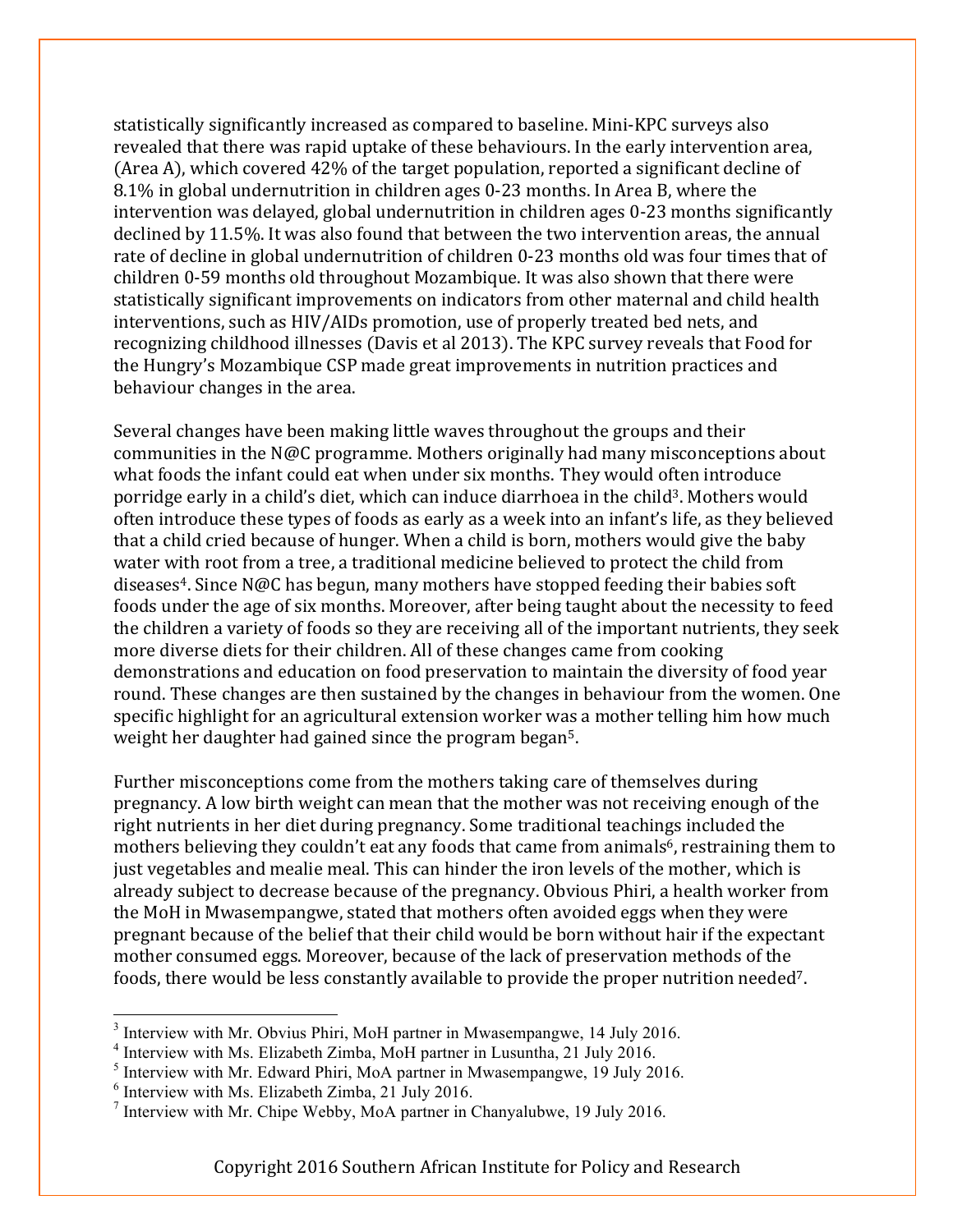Lastly, hygiene and the safety of the water were rarely acknowledged before N@C. Parents did not realise that the water they were giving their children should be boiled to remove any bacteria present<sup>8</sup>.

#### Facilitators

There were five key facilitators identified by Perry et al. (2015) that may be responsible for why the care group model is successful in improving and adopting optimal nutrition behaviours: minimising workloads for CGVs so they have adequate time with all beneficiaries; the empowering nature of care groups that meet regularly to promote better nutrition behaviours; social support CGVs and mothers receive that is positive; modelling of key behaviours by CGVs selected by their peers, where CGVs act as 'hubs' of social networks; and small, interactive groups of beneficiaries that meet frequently and that have a good connection to community leaders and health facility staff. These facilitators also emerged throughout the interview process. While some of these facilitators are specific to Care Groups as described by Perry et al. (2015), interviews revealed that beneficiaries in N@C are receiving many of the same social benefits; results for both volunteers<sup>9</sup> and beneficiaries is included in findings for each facilitator where appropriate. Each of these is discussed below with supporting evidence from Food for the Hungry's Mozambique CSP and results from interviews with key informants in the N@C programme.

#### Workload of CGVs

Community-wide behaviour change in nutrition is best seen when interventions can properly cover the population. Volunteers are most effective when their workload is minimised and when they are not overburdened. Food for the Hungry's programme used 4,095 volunteers that covered 90% of the target beneficiaries. Davis et al. (2013) suggests that using this large number of volunteers to minimise workloads contributed to the 95% annual retention rate of CGVs in the programme, as well as making it easier to work with small groups of mothers to invoke behaviour change. Perry et al. (2015) estimate that each beneficiary in Food for the Hungry's programme worked with their respective CGVs for approximately 3.3 hours each month; this is stated to be an appropriate amount of time to avoid overburdening volunteers and to ensure health messages and skills are adequately delivered to beneficiaries.

In the care group model used in Nutrition at the Centre, the volunteers are overburdened. In many interviews, the person of interest mentioned that the volunteer rarely had time to do anything other than volunteer work. This meant that their own personal work suffered because of their work with N@C. Their workloads are very large; each NSGL has a group of 20 beneficiaries, and each CHV has 40 beneficiaries (2 groups) to visit and teach<sup>10</sup>. In addition, it was stated that there is a need for more volunteers to be trained to lighten the workload of others. This would not only allow the volunteer personal time, but make their

<sup>8</sup> Interview with Mr. Michael Banda, CHV in Phikamalaza, 13 July 2016.

 $9$  'Volunteers' encompasses both CHVs and NSGLs in the N@C programme. The appropriate acronyms will be used when referring to each type of volunteer separately.

<sup>&</sup>lt;sup>10</sup> Interview with Mr. Ackim Ngoma, CHV in Mwasempangwe, 14 July 2016.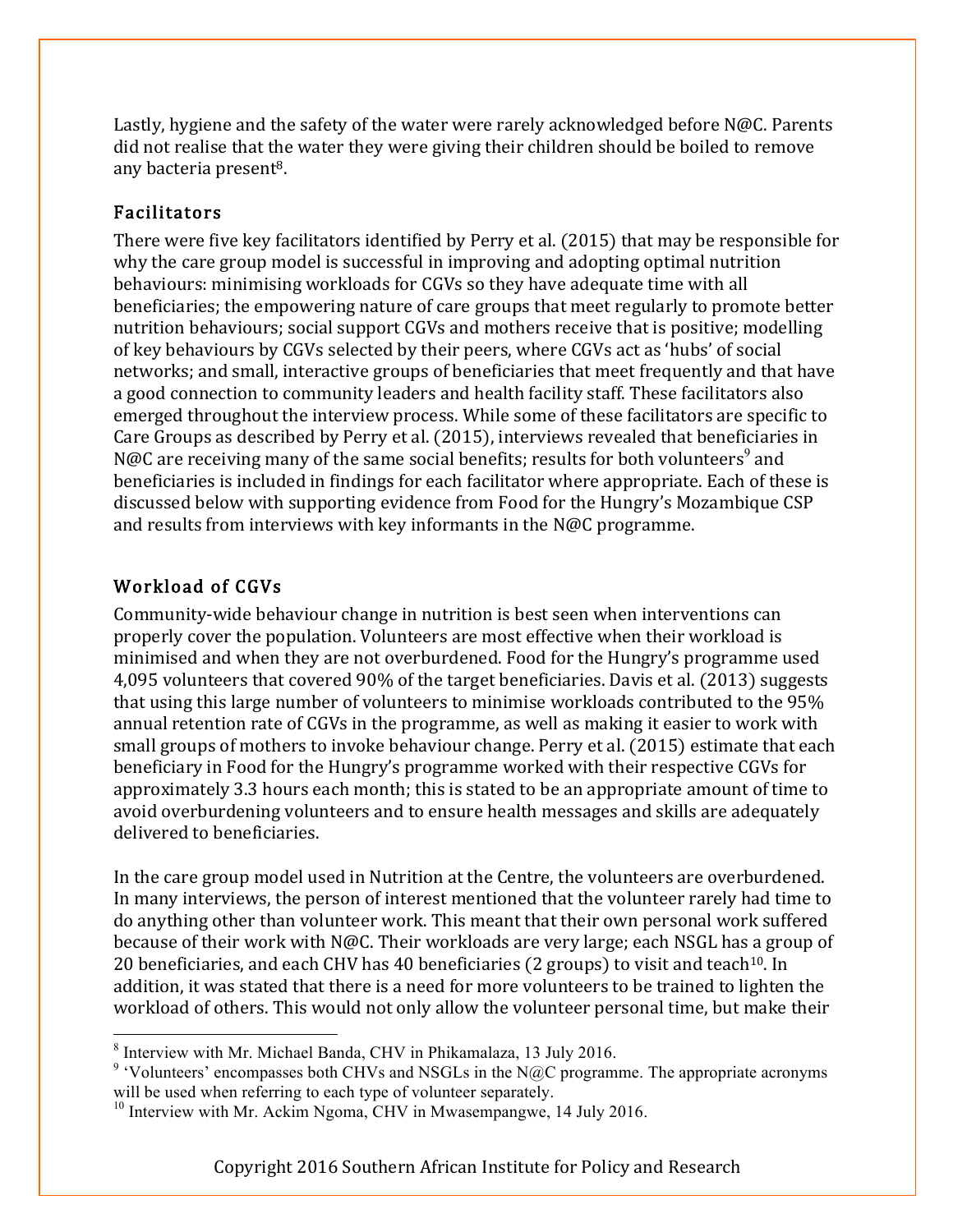time with the groups more beneficial. Elizabeth Zimba, a health worker from the MoH in Lusuntha, stated that having 10 beneficiaries in a group would be ideal.

According to Davis et al. (2013), the use of care groups ideally minimises the number of paid project staff that need to be used. Edward Phiri, an agricultural extension worker from the MAL in Mwasempangwe with the N@C programme, stated that despite having CHVs and NSGLs that can help the government workers with N@C visits, because there are many beneficiaries that need to be visited, government workers are often unable to focus on other projects that they need to complete in order to ensure all N@C beneficiaries are reached. While these findings from N@C are not necessarily a facilitator suggested by Perry et al. (2015), they do support a need for more trained volunteers in the N@C programme, which could further benefit the women targeted. These findings also suggest that care group models can work very effectively when the workload of volunteers is minimised so as not to overburden them.

#### The Nature of Care Groups

Another key characteristic of the care group model is what Perry et al. (2015) describes as the 'iterative, empowering nature of Care Groups' that meet regularly and learn progressively how to promote change in their communities; this is evident in both Food for the Hungry's intervention and the N@C programme, particularly in beneficiaries.

In surveys conducted for CGVs in Food for the Hungry's intervention, many CGVs stated that there was an increase in respect for them from husbands, peers, family, community leaders, and health facility staff. Specifically, 61% reported being more respected by peers, 48% more respected by husbands, and 25% more respected by health facility staff. This provides a possible suggestion of why the retention rate of CGVs was fairly high in this programme. Many CGVs also reported that they would likely continue their health work once the programme ended; this is likely because these women were given an active role in the intervention and could see the results of the delivery model that they were an integral part of (Davis et al., 2013). In the N@C programme, Elizabeth Zimba stated that many NSGLs felt that they were more respected by peers, husbands, and other members of the community through their work with N@C. Through support from their community and from other group leaders, NSGLs felt empowered.

NSGLs and CHVs currently meet once a month with government workers to learn new health messages or skills to deliver to beneficiaries. NSGLs and CHVs meet with beneficiaries twice a month before their next sessions with government workers<sup>11</sup>. By meeting with volunteers twice for each lesson learned, beneficiaries have opportunities to practice new skills and perfect them. Volunteers also benefit from two monthly household visits and monthly trainings, as they have the opportunity to review each month's message or skill twice with beneficiaries and can also question their respective government workers at their monthly meetings if necessary to review information.

 $11$  Ibid.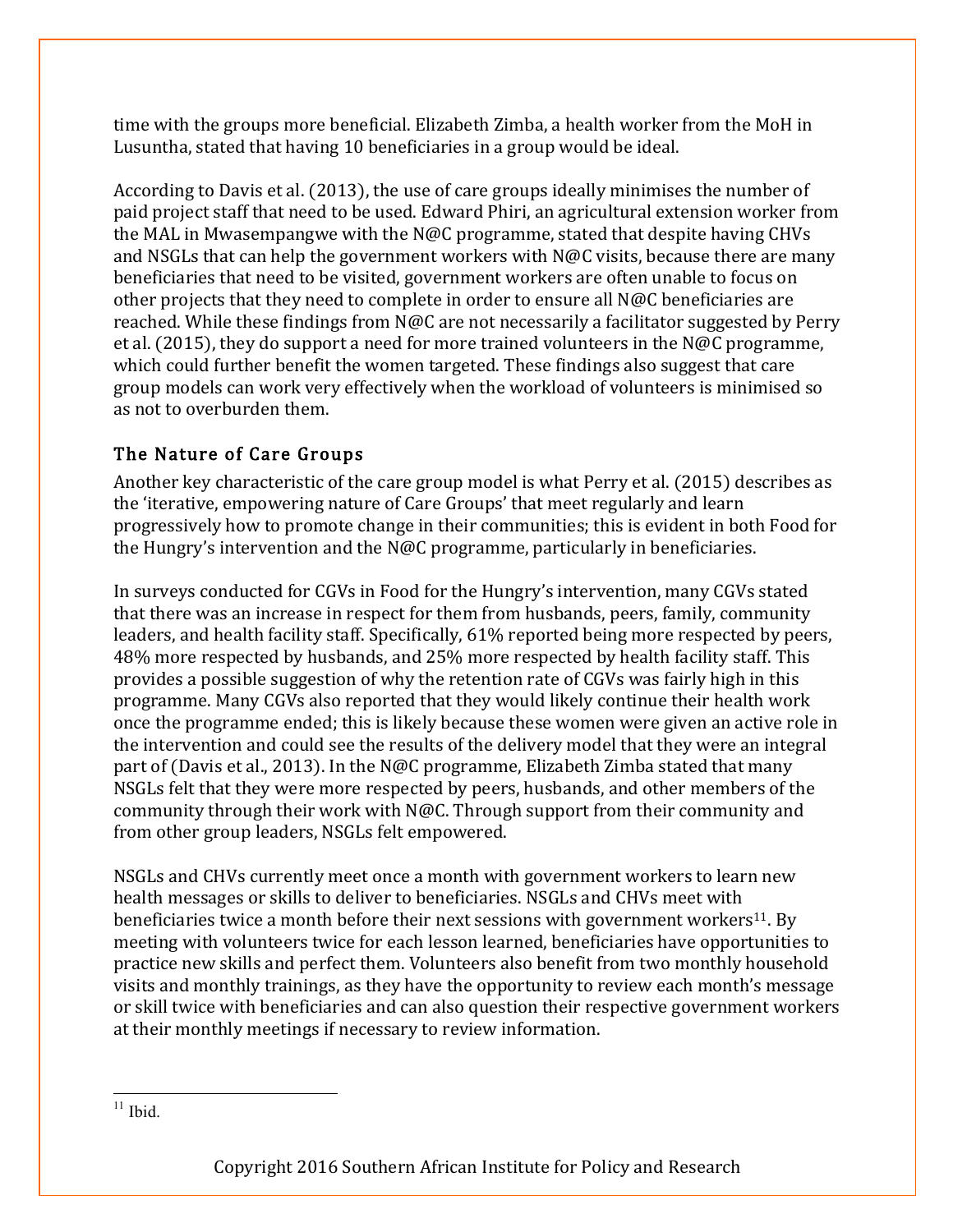The effects of the care groups have been evident in the all of the  $N@C$  intervention sites through the decrease in stunting and number of underweight children. While no specific numbers were stated, many of the volunteers have commented on the qualitative improvements they have seen since starting the program. Many noted that the women liked the program because they noticed the changes in their children. In general, the community has come to like the program because the health of the children is improving12. As the information received by beneficiaries is making clear changes, and the women are beginning to see the long-term impact, they may be more likely to keep up these behaviours and new practices<sup>13</sup>. This is in support of findings and analysis from Davis et al. (2013).

In a few Food for the Hungry KPC surveys conducted in 2007, CGVs were revealed to have had a high level of contact with each of their beneficiaries, with 91% of mothers with children ages 6-23 months and 94% of mothers with children ages 0-5 months stating that they had been visited by a CGV in the previous two weeks (Davis et al. 2013). This high level of contact and communication with CGVs is likely to have been important to the success of the care group model in this area and in invoking behaviour change and increasing adoption of optimal nutrition practices.

#### Social Support and Positive Social Pressure

Support from peers also resulting in positive social pressure to maintain optimal nutrition practices plays a large part in successes of care group models. Throughout many interviews it was re-iterated that CHVs, NSGLs, and beneficiaries felt substantial support from the group leaders, fellow members of the group, and other CHVs. This is one of the main facilitators in the effectiveness of the care group model because it enables the mothers, CHVs, and NSGLs to rely on each other when they are not aware of something.

The CHVs and NSGLs have an event each month called a field day where they come together to give support to one another. On these days, they share stories and personal experiences regarding their own groups. Through this, they overcome challenges and solve problems that each may be facing. In addition, they share successes and suggestions that can be helpful to the other volunteers. These field days generate discussions that provide support and are helpful to other volunteers.

The mothers work together similarly to the CHVs and NSGLs, in sharing information and supporting one another. In one specific village, where there is an issue with getting water, mothers will take turns going in groups to collect water for each other. They will also share the information amongst each other, and watch out for one another. However, sometimes there is also a lack of support depending on the area. Some mothers choose to withhold information from each other and keep it to themselves, and not share information with non-group members who could benefit from this information. This then weakens the care group approach14.

<u>.</u>

<sup>&</sup>lt;sup>12</sup> Interview with Mr. Eddie Kumwenda, CHV in Egichikeni, 18 July 2016.

<sup>&</sup>lt;sup>13</sup> Interview with Mr. Gervanzio E. Phiri, CHV in Chanyalubwe, 18 July 2016.

 $14$  Interview with Ms. Elizabeth Zimba, 21 July 2016.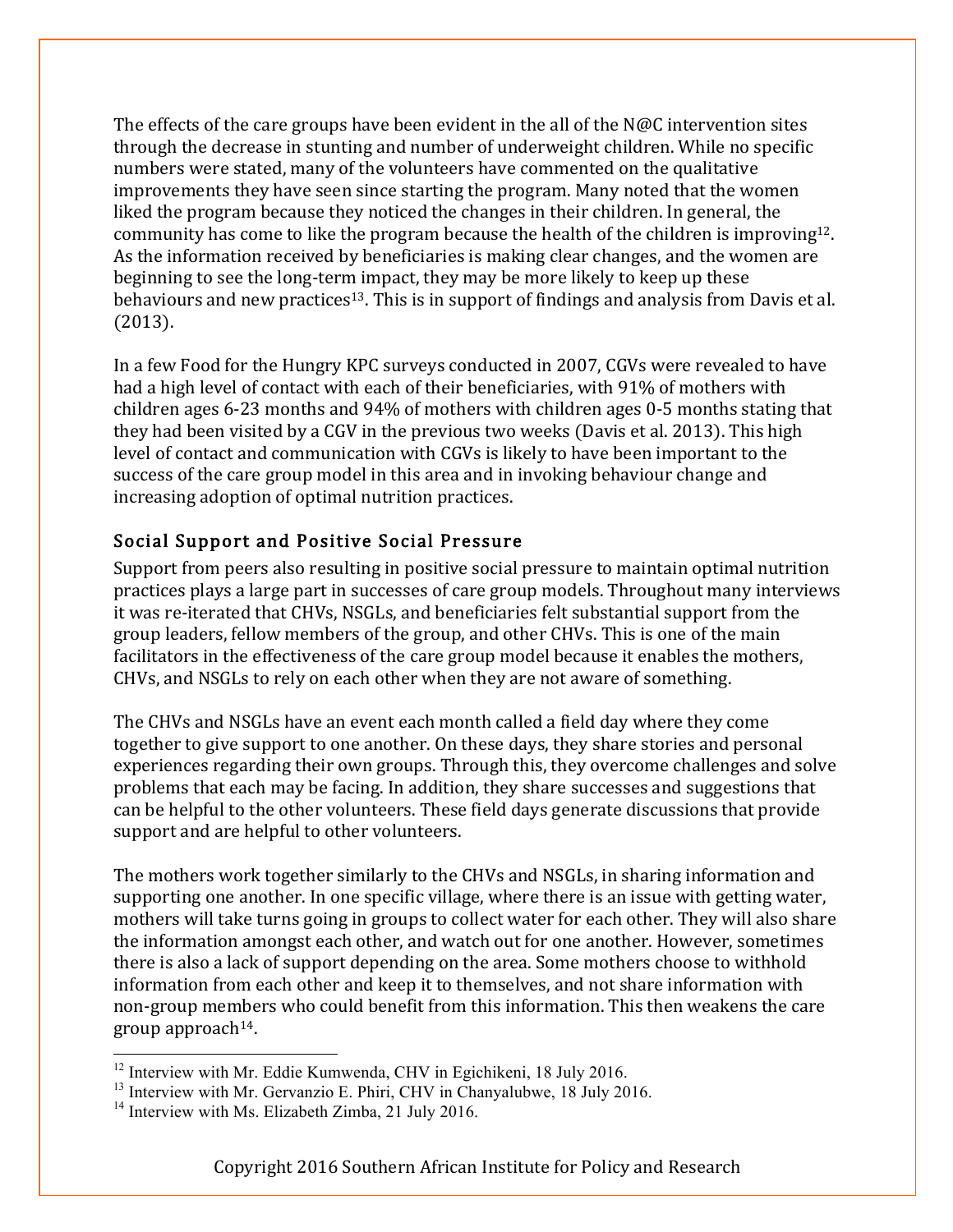#### Selecting Their Own Volunteers and Creating Social Networks

With modelling of key behaviours by volunteers, selecting their own volunteers that become 'hubs' in social networks, and having peers for support, there may be better uptake of good behaviours and nutrition practices by whole communities and long-lasting changes in communities.

In Food for the Hungry's Mozambique CSP, CGV surveys were conducted to evaluate the CGVs and their work throughout the project. It was reported that 44% of CGVs were selected by their beneficiary groups, while 55% were selected by community leaders or promoters. CGVs that were selected by the mothers of their groups were 2.7 times more likely to stay and serve for the duration of the project, a result that was found to be statistically significant. This gives more power to the women in the groups as well as the women who are chosen. This creates a social network of sorts, with the CGV acting as a 'hub'. Recent behaviour change studies show that some behaviours spread through these social networks, and that those who are better connected have a greater chance of influencing the behaviours of those in their network (Davis et al. 2013). This characteristic is also in support of using SBCC methods, such as interpersonal communication like care group models, to invoke good behaviour change, and improve upkeep of nutrition practices.

One trial mentioned by Perry et al. (2015) specifically targeted the efficacy of utilising different individuals within the community. They used two different interventions: chlorine for water purification and multivitamins to prevent micronutrient deficiencies. Each intervention was implemented in randomised villages in three different ways: (1) randomly selected villages, (2) villagers with the most social ties, and (3) nominated friends. The interventions implemented by randomly selected villages and villagers with the most social ties lead to no difference in the uptake of the intervention. The biggest uptake came from the interventions implemented by the nominated friend (Perry et al., 2015).

The N@C programme has seen improvements in community involvement and behaviours through the creation of these social networks. In N@C, beneficiary groups choose their own leaders, giving agency to the women of the groups, both NSGLs and members of the NSGs, and creates the 'hub' mentioned by both Davis et al. (2013) and Perry et al. (2015). From these 'hubs', a network of peers has been created within the N@C communities<sup>15</sup>. The care group model used in the N@C programme is likely working in part because of the high level of community involvement, which is likely to continue to improve community-wide behaviours and practices<sup>16</sup>. While some beneficiaries are less open to sharing information with others outside of the groups, overall, the programme has helped non-group members, women who are not a part of the beneficiary groups; everyone in the community is slowly becoming involved. This means that the community can turn to many other members<sup>17</sup>. Elizabeth Zimba from the MoH stated that in addition to the gardens that each beneficiary

<u>.</u>

 $15$  Interview with Mr. Phiri Obvius, 14 July 2016.

<sup>&</sup>lt;sup>16</sup> Interview with Mr. Simui Ingudi, MoH partner in Egichikeni, 19 July 2016.

<sup>&</sup>lt;sup>17</sup> Interview with Mr. Eddie Kumwenda, 18 July 2016.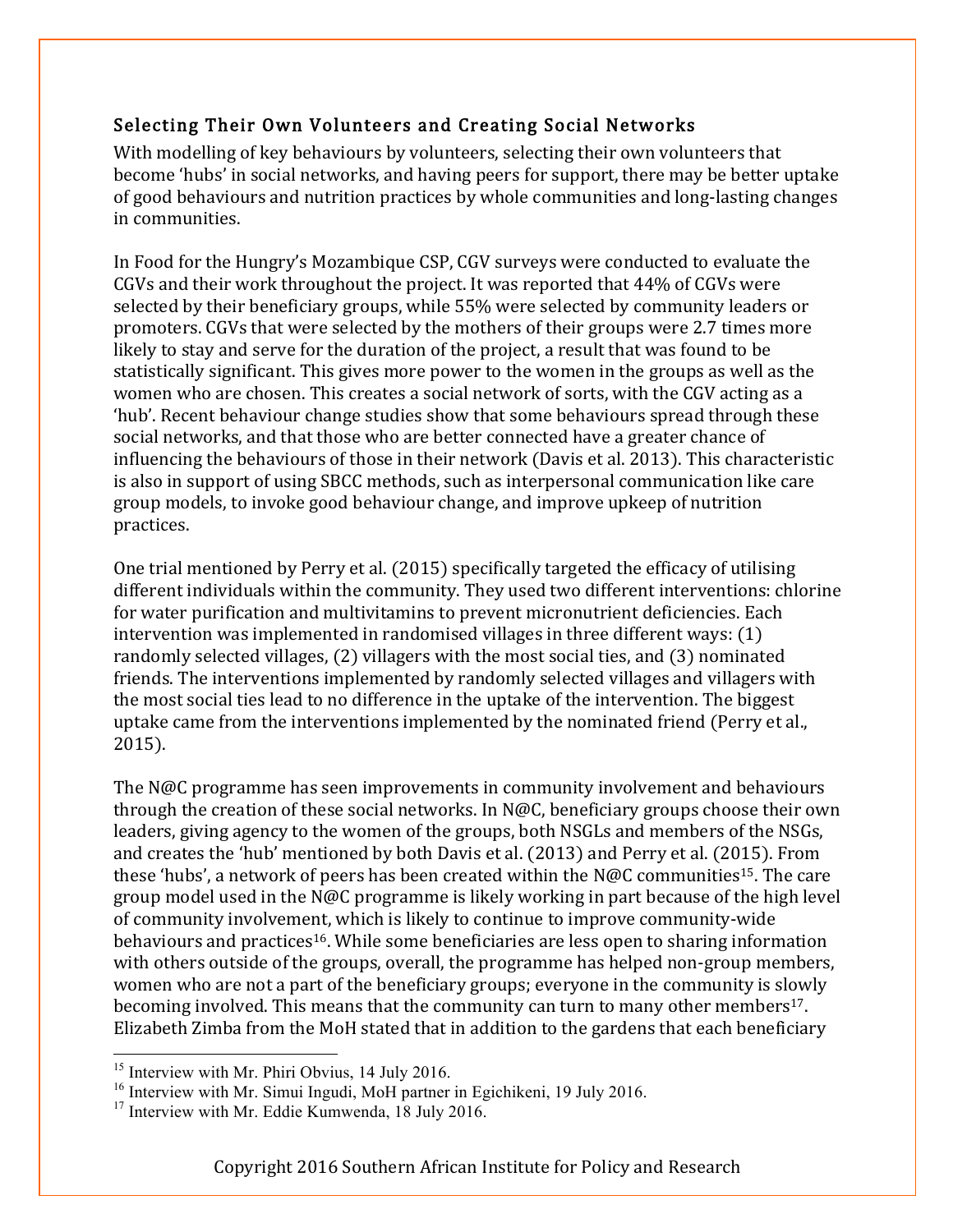group has, beneficiaries have planted individual household gardens for new crops. Ideas for how to improve the home gardens have spread into the community: NSGs and other members of the community have come up with ways to improve the types of crops they have, such as having one main garden, and having different crops planted at different households in order to share amongst members of the community and to create diversity in foods available. The community has also proposed having a sunflower garden to obtain sunflower oil, as well as a maize garden. While the NSGs are the main targets of the N@C programme, their learning shows how this N@C community is changing its behaviours, supporting how influential social networks can be in creating community-wide behaviour change, as suggested by Perry et al. (2015).

#### Small, Interactive Beneficiary Groups with Close Connections with Health Facility Staff and Community Leaders

The organisation of beneficiaries into small groups that meet regularly and have good connections with community leaders and health facility staff benefits beneficiaries as well as communities in improving and adopting optimal nutrition behaviours.

In Food for the Hungry's Mozambique CSP, care groups connected pregnant women and mothers who may have had little to no access to community resources to CGVs regularly, who became connected to health facility staff and community leaders more regularly. Serving as a 'hub' for beneficiaries, CGVs create a critical connection between pregnant women and mothers and health facility staff and community leaders. There is a better stream of communication: information can flow through the CGVs, even if beneficiaries have only a small amount of contact with health facility staff and community leaders (Davis et al., 2013).

As mentioned previously, government workers are often in the communities of N@C helping with household visits. While connections with community leaders were not mentioned, beneficiaries have a good connection with ministry workers because these workers are often in the N@C communities. In addition, as NSGLs are trained once a month by government workers and also meet with their respective NSGs to deliver health messages and skills twice a month, NSGLs, as well as CHVs, serve as the key bridge between beneficiaries and the community and government workers, and information can flow from beneficiaries to volunteers to government workers, as shown in Appendix C.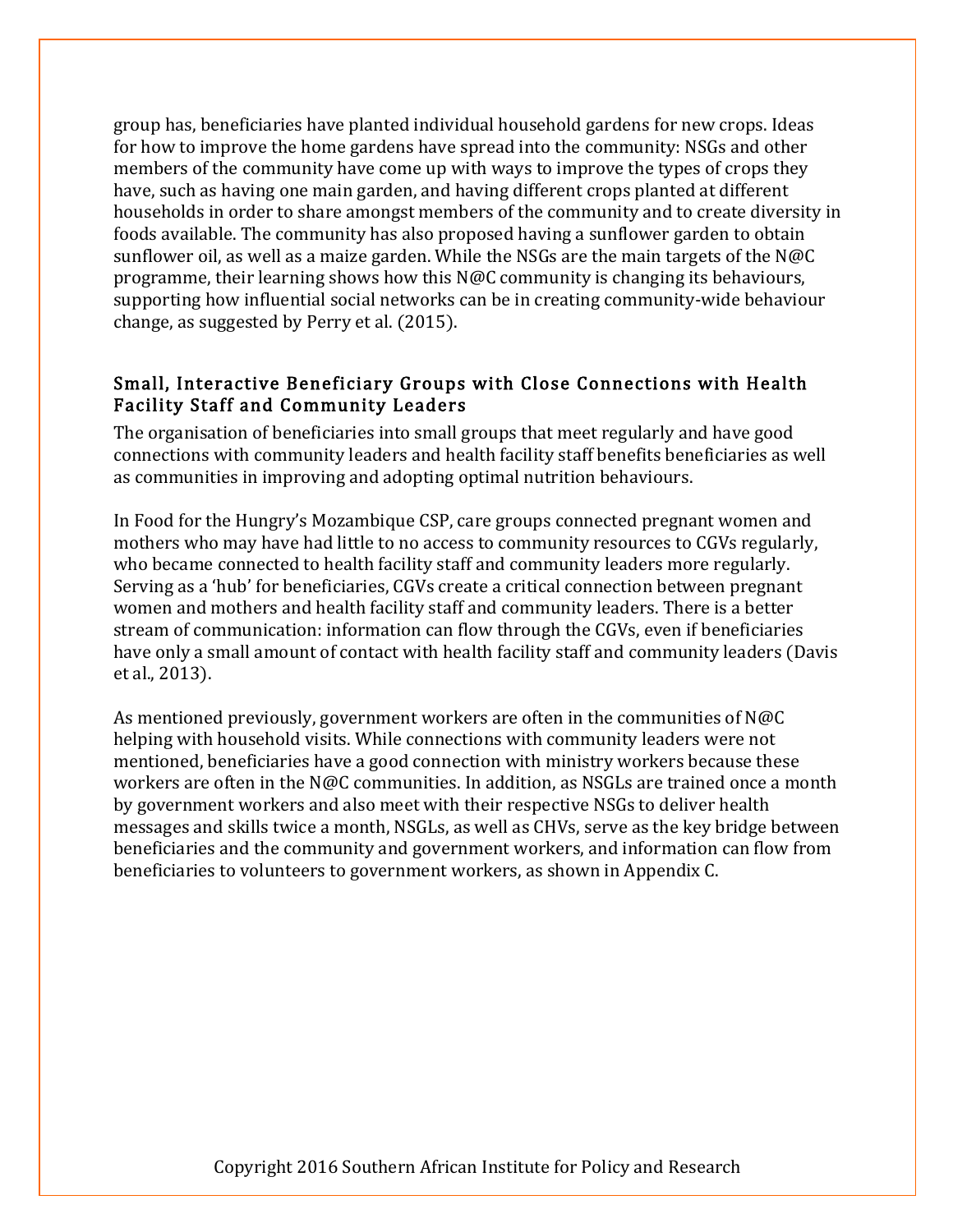#### Potential Barriers in N@C's Care Group Model

#### Male Involvement

N@C is focused on women's empowerment, and therefore, the care group model does not involve the men. Because of this, there seems to be uneasiness among the men, largely because they seem to not understand what the programme is trying to do and why it is important. Some husbands have said they think this programme is a waste of time18. However, on the flip side of these opinions, more and more men were showing up to the cooking demonstrations to learn alongside the women<sup>19</sup>. These vastly different opinions among the men stem from the lack of information the men are presented with. To create longevity for this programme, everyone must be involved. Similarly, to as not involving the men is a barrier, as is not involving extended families. Elders hold the largest impact for change, and without their influence, it is harder to have continued implementation of what is being taught.

#### Workload, Trainings, and Respect

The second barrier to this care group model is the workload of the CHVs. In N@C's care group model, the volunteers are covering 40 households. In Perry et al. (2015), it was estimated that the volunteer should be spending 3-4 hours per month with every beneficiary. With 40 households, this has the volunteers spending between 120 and 160 hours per month, just on volunteer work. Add this to the fact that every volunteer has their own families to think about and they have little time left to do anything else. In addition, not only are the volunteers taking on too much work, but also they are not always respected by their peers for becoming a volunteer<sup>20</sup>. This raises the question that if they are being overworked, and are being disrespected, why would they choose to continue to be a volunteer?

The last barrier is the trainings for the volunteers. It was discussed that the trainings were insufficient for most and not often enough. Volunteers reiterated over and over that they thought there needed to be more frequent trainings, and refresher courses. Without these, the information can be forgotten or distorted from what was originally taught. The more frequent trainings align with the ideas of Perry et al. (2015) and the 'iterative nature' of care groups. More meetings means the information will be clearer to the volunteers and cemented in them. However, tying in with the current workload the volunteers face, there is room to question if the volunteers would have time for more training.

<u>.</u>

 $18$  Interview with Ms. Elizabeth Zimba, 21 July 2016.

<sup>&</sup>lt;sup>19</sup> Interview with Mr. Phiri Obvius, 14 July 2016.

<sup>&</sup>lt;sup>20</sup> Interview with Mr. Michael Banda, 13 July 2016.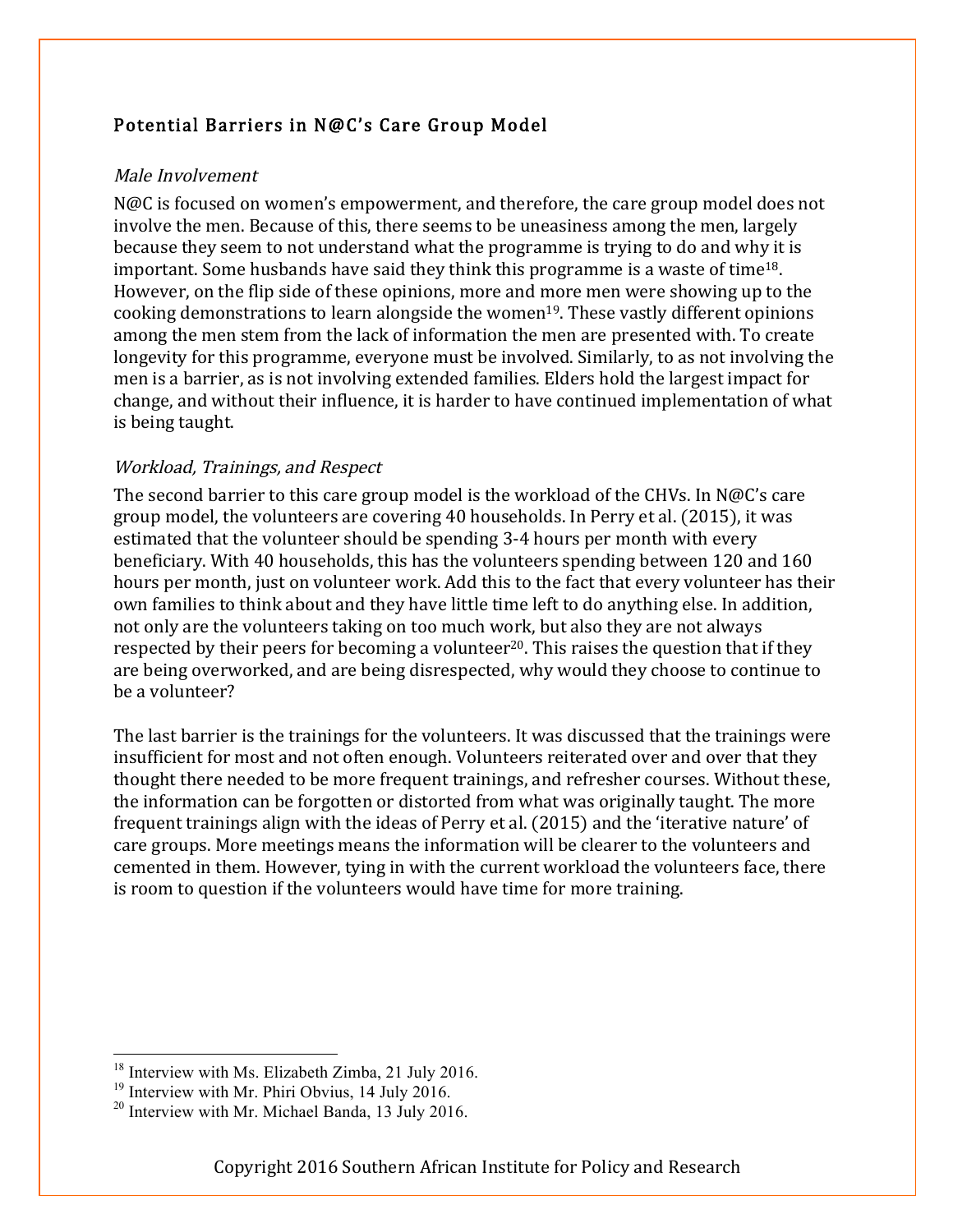# Discussion

During this research, a number of suggestions for improving N@C's outreach and the efficacy of the care group model were suggested. Improved monitoring of volunteers in the N@C programme would likely help gauge the effectiveness of the programme as well as how the volunteers are managing with their tasks. A potential system of checks and balances among the CHVs and NSGLs could be created. This would continue to give agency to the volunteers and to increase their active role in the programme. One suggested idea was to create one-on-one pairings of CHVs with one another and NSGLs with one another<sup>21</sup>. In addition to having members of their respective groups these partnerships could potentially provide another path for CHVs and NSGLs in which to engage. Partners would be able to refresh each month's training with one another, and each partner would be able to monitor the other's work. Monitoring could also be improved by creating a standard survey for CHVs and NSGLs to complete at the end of each month, or after the delivery of each new topic. Potential broad questions could include how nutrition practices are improving, how receptive mothers have been that month, and if there have been any changes in the community; there could also be an additional section where CHVs and NSGLs could list any concerns they had. These could be kept together in order to monitor any patterns and changes. In addition, for each field day, it may be beneficial to have a running list of challenges and solutions and store them in a large binder or folder. During these field days, CHVs and NSGLs could review the previous field day statements and note any improvements or whether any of those challenges had been solved. This would also provide a starting point for discussion of new solutions that may not have arisen during previous field days. This system would also allow for monitoring of any patterns. The patterns mentioned here and before could be detected by creating and running computer coding through programs and data analysis software such as Dedoose. These suggestions for monitoring could make volunteers (especially NSGLs) feel more empowered, as well as provide a way to oversee patterns.

Throughout the interviews, key informants repeatedly stated that having more trained CHVs and NSGLs would likely improve how effective the outreach of  $N@C$  is in Zambia and help with workloads of volunteers and ministry workers. This common theme is in support of avoiding overburdening volunteers while allowing them to complete their tasks well, a facilitator suggested by both Davis et al. (2013) and Perry et al. (2015). CHVs currently lead groups of 40 beneficiaries, and each NSGL comes from a NSG of 20 beneficiaries. These numbers are much larger than the groups of 12 that CGVs were responsible for in Food for the Hungry's intervention. Since CHVs and NSGLs teach each month's lesson to their respective groups and make household visits, having a large number of beneficiaries per volunteer can be overbearing. As previously mentioned, some government workers then also need to take on some of these tasks, which pulls focus from other projects they are working on for their respective ministries. In addition, CHVs and NSGLs have less time for their personal matters. In order to engage beneficiaries adequately, it may be helpful to assign more than one CHV and NSGL to each group, or to increase the number of trained

<sup>&</sup>lt;sup>21</sup> Interview with Mr. Michael Banda, 13 July 2016.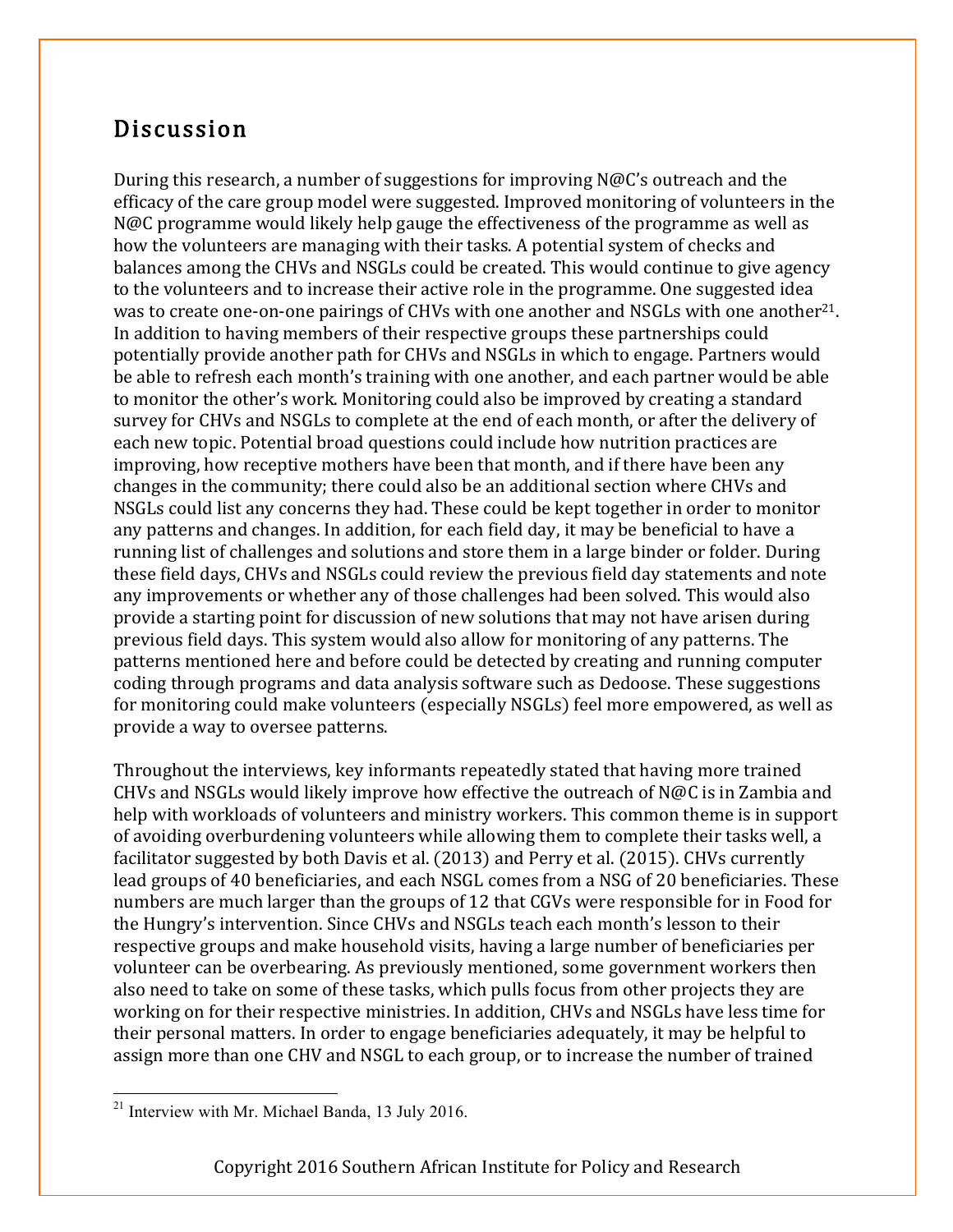CHVs and NSGLs in order to make the number of beneficiaries each has to manage smaller. Although this factor presents a gap in N@C's current care group model, suggestions given above to improve monitoring and change beneficiary group sizes could potentially create closer bonds and a higher level of trustworthiness amongst beneficiaries, NSGLs, and CHVs in their respective groups. Many changes for N@C and its model are dependent on the number of trained CHVs and NSGLs; these numbers could also potentially influence the number of government workers that would need to be involved. Thus, it would be important to look into the feasibility and potential costs of obtaining additional volunteers for training.

A large aspect of N@C and care groups in general is women's empowerment. Because of this, the care group focuses only on teaching the lessons to the women, as traditionally, they are seen as the main care providers for the children. The role of the male counterpart isn't fully understood when it comes to N@C, there seems to be some. Currently, N@C is educating men on how to feed children properly while the mother is away; it would be helpful to the women if men were given more of this responsibility<sup>22</sup>. In other interviews, it was mentioned that the men need to be a part of the programme. Because of this, it is our recommendation to create an aspect of the care group model involving the men as a system of sustainability. To do, the best solution would be to create care groups of the men just as there are of the women. By creating groups with the men, this not only takes some of the strain off of the women, but also makes them more supportive. This then creates a level of sustainability to the programme. With the full support of men, it will be more likely that the programme and the interventions introduced would carry on after the actual programme had ended. These successes could be monitored through the use of surveys given at the beginning about the baseline attitudes of the men towards the programme. The group leaders could then use this as a way to shape their groups and how they present the information to the men. It does not go unrecognised the importance of the traditions of the roles of the individuals within the village, but we firmly believe that this would greatly increase an already effective model.

Many of the key facilitators suggested by Perry et al. (2015) revolve around the support volunteers lend to each other, as well as the support beneficiaries give each and the support that they receive from volunteers. This theme of social and peer support was apparent throughout the interview process. The design of the care group model and the workings of care groups easily allow volunteers to feel support from their peers and allow beneficiaries to feel that the taught nutrition practices are worthwhile and beneficial. This is why care groups work so well in communities with lower numbers of resources. By creating ideas and solutions and having discussions as groups, the care group model can encourage behaviour change in beneficiaries, and ultimately, the community. The care group model can help foster social networks through social support, and as beneficiaries create new connections and these social networks expand, community-wide adoption of optimal nutrition behaviours can result and can likely be sustained.

<sup>&</sup>lt;sup>22</sup> Interview with Mr. Ackim Ngoma, 14 July 2016.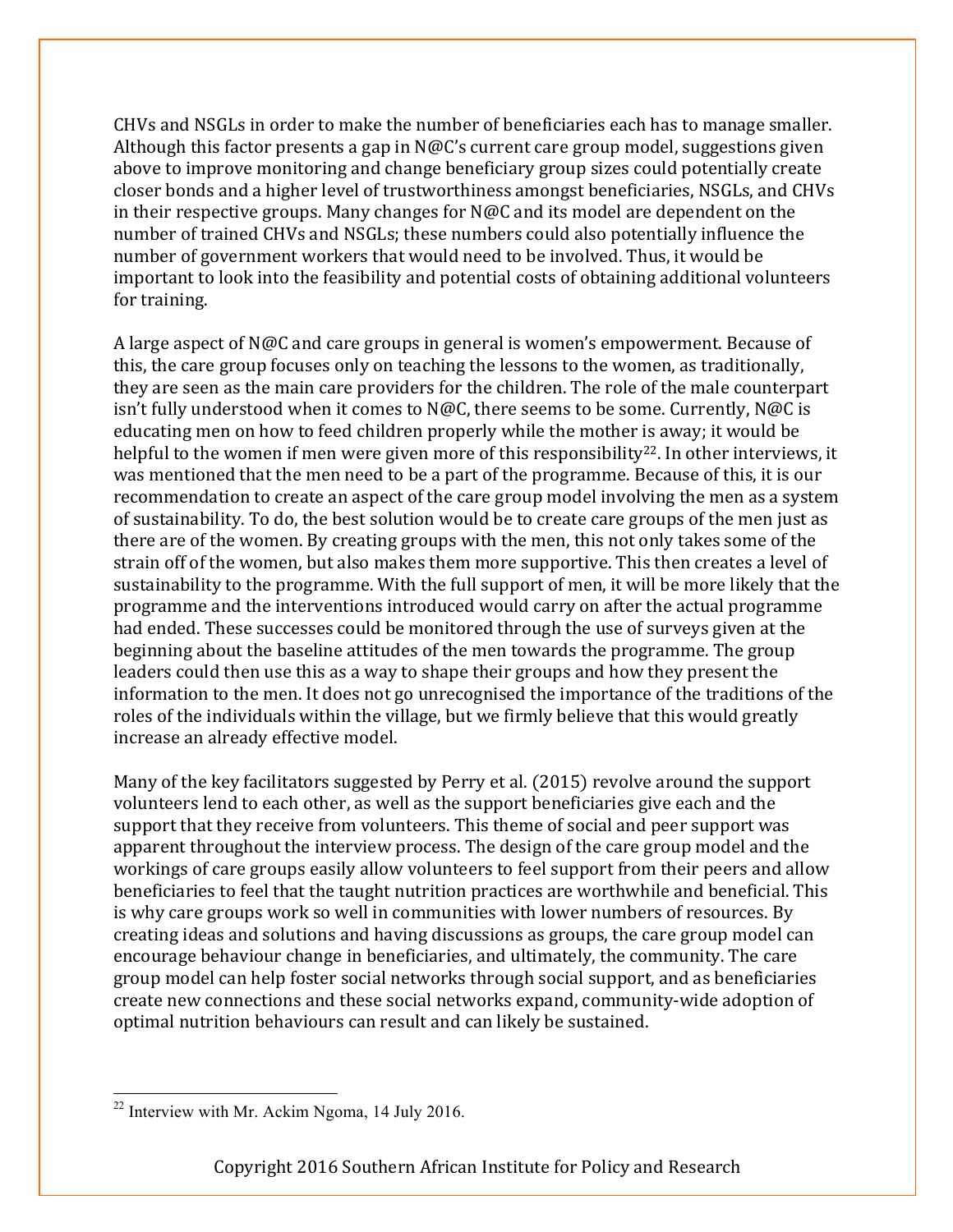# Concluding Remarks

Vast improvements have already been made from the use of the care group model in the N@C program. These include a decrease in the level of malnutrition, coming from the improved practices taught through the volunteers, peer support between volunteers and mothers, and positive social pressure. While our analysis was short, we firmly believe that with a few changes, this model could make this programme that much more successful. These recommendations include lessening the workload of the volunteers, including more training, improving monitoring, and incorporating the male counterpart. This will make the volunteers more effective and create longevity for the teachings of the program. With these changes, Nutrition at the Centre and its use of the care group model will effectively continue to tackle the issue of malnutrition within Zambia.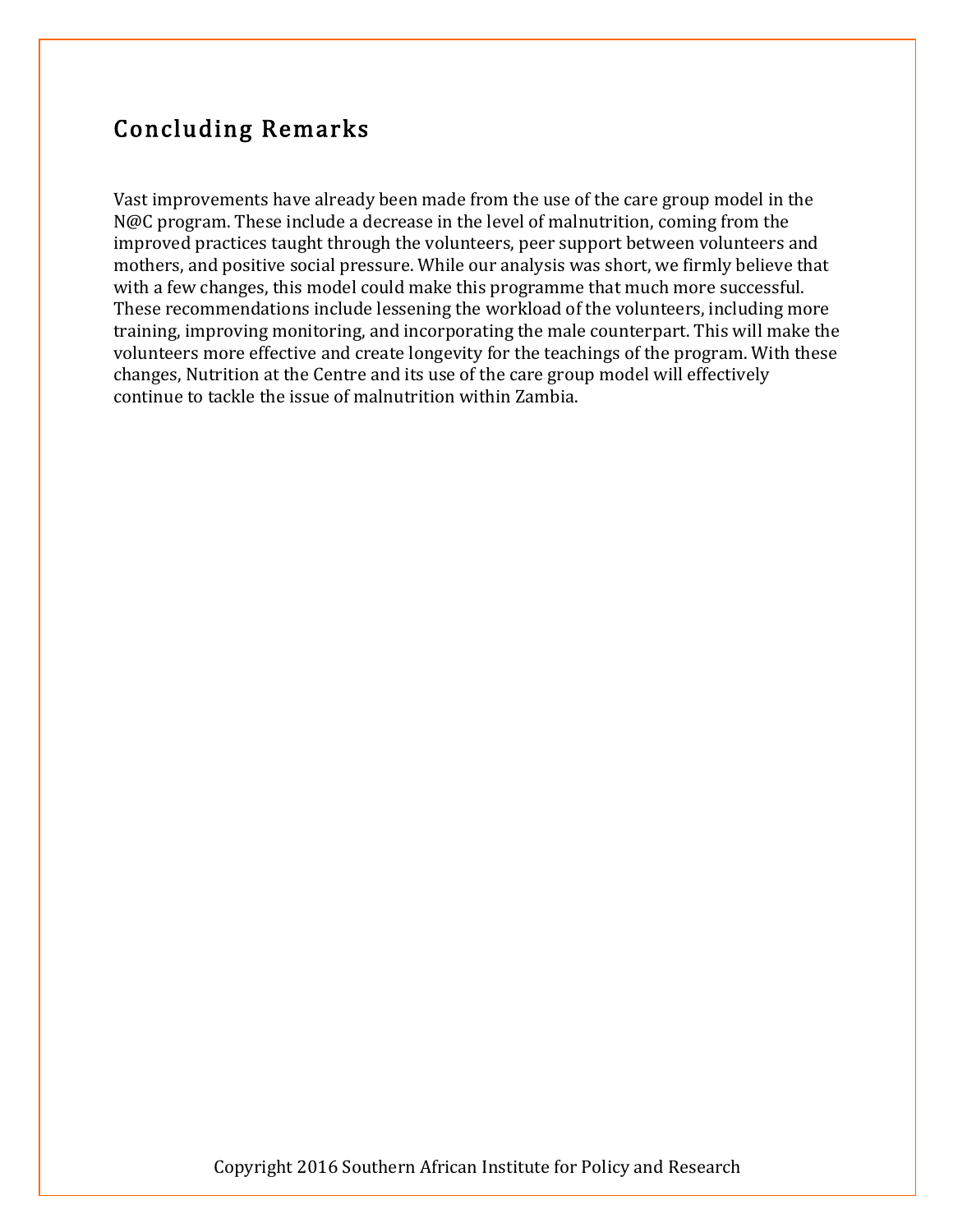# Limitations

One of our main limitations was our inability to meet with the ministry workers and volunteers face-to-face and interview them in-person. Instead, we conducted phone interviews, which eliminated the side of human expression that explains just as much as talking. Moreover, the connection between Lundazi and Lusaka was not ideal. There was often a lot of static over the phone. Because of this, it was hard to hear and sometimes understand what was being said.

In addition, because of ethical standards and our level of clearance for whom we could interview, we could only interview people in the professional capacity. This restricted us to interviewing CHVs and ministry workers. Because of this, we lack the perspectives of the mothers actually being impacted by N@C, and we are unable to know their opinions of the fellow members of the communities as volunteers. The perspective constructed is thus informed only from the observations of CHVs and ministry workers.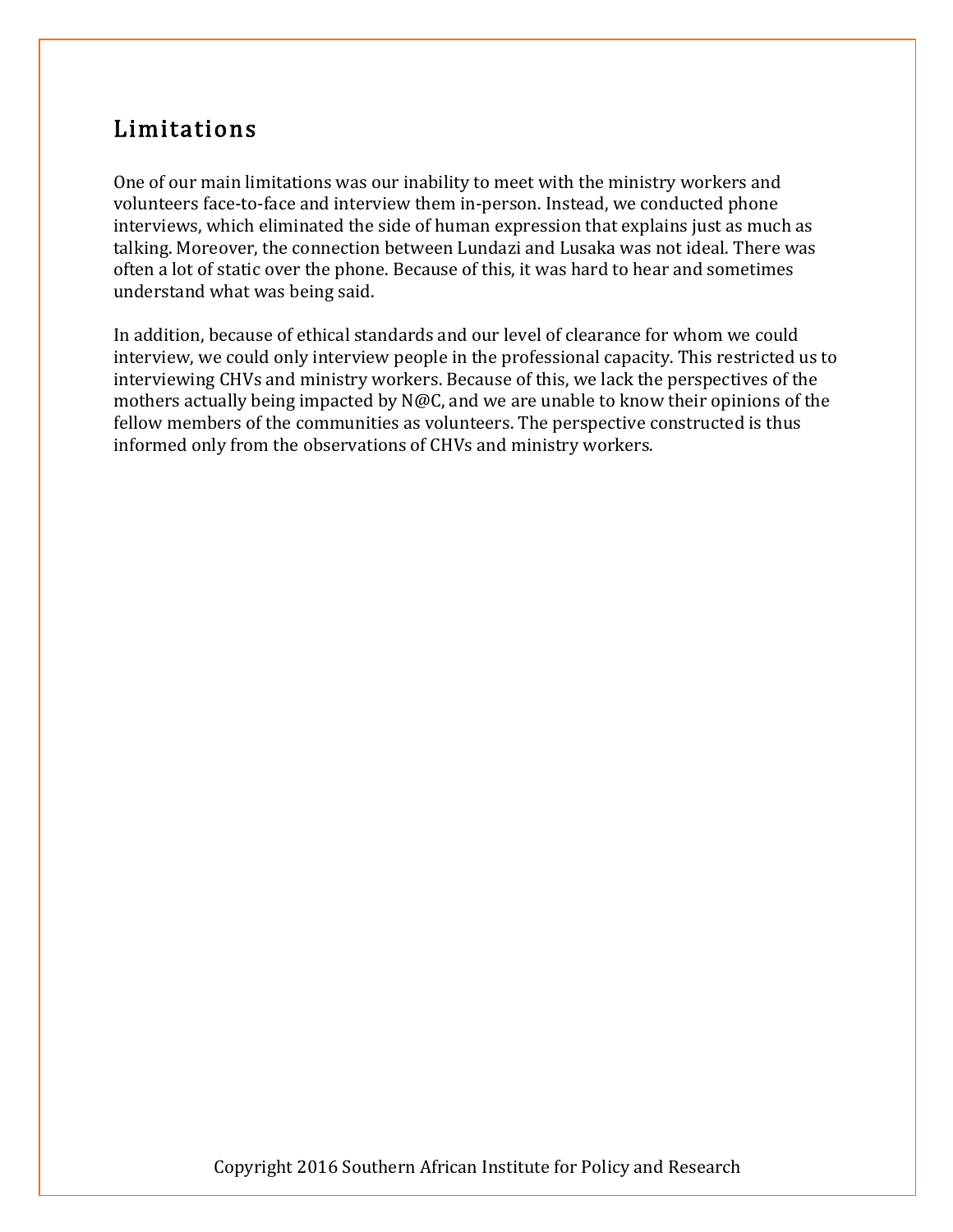# Acknowledgments

We wish to acknowledge and thank a number of people who have supported us with this project. We would like to thank Marja Hinfelaar and Jessica Achberger of the Southern African Institute for Policy and Research (SAIPAR) for their feedback and support here in Lusaka. In addition, we would like to thank the key informants from Nutrition at the Centre who provided us with this information. We would also like to thank the kind and generous staff at CARE-International Zambia for hosting us and providing information on our project. In particular, we would like to thank Cynthia Matare, our advisor, Catherine Pongolani for her information and help with Nutrition at the Centre, and Joseph Mumba for providing us with contacts and support in the Lundazi District of the Eastern Province.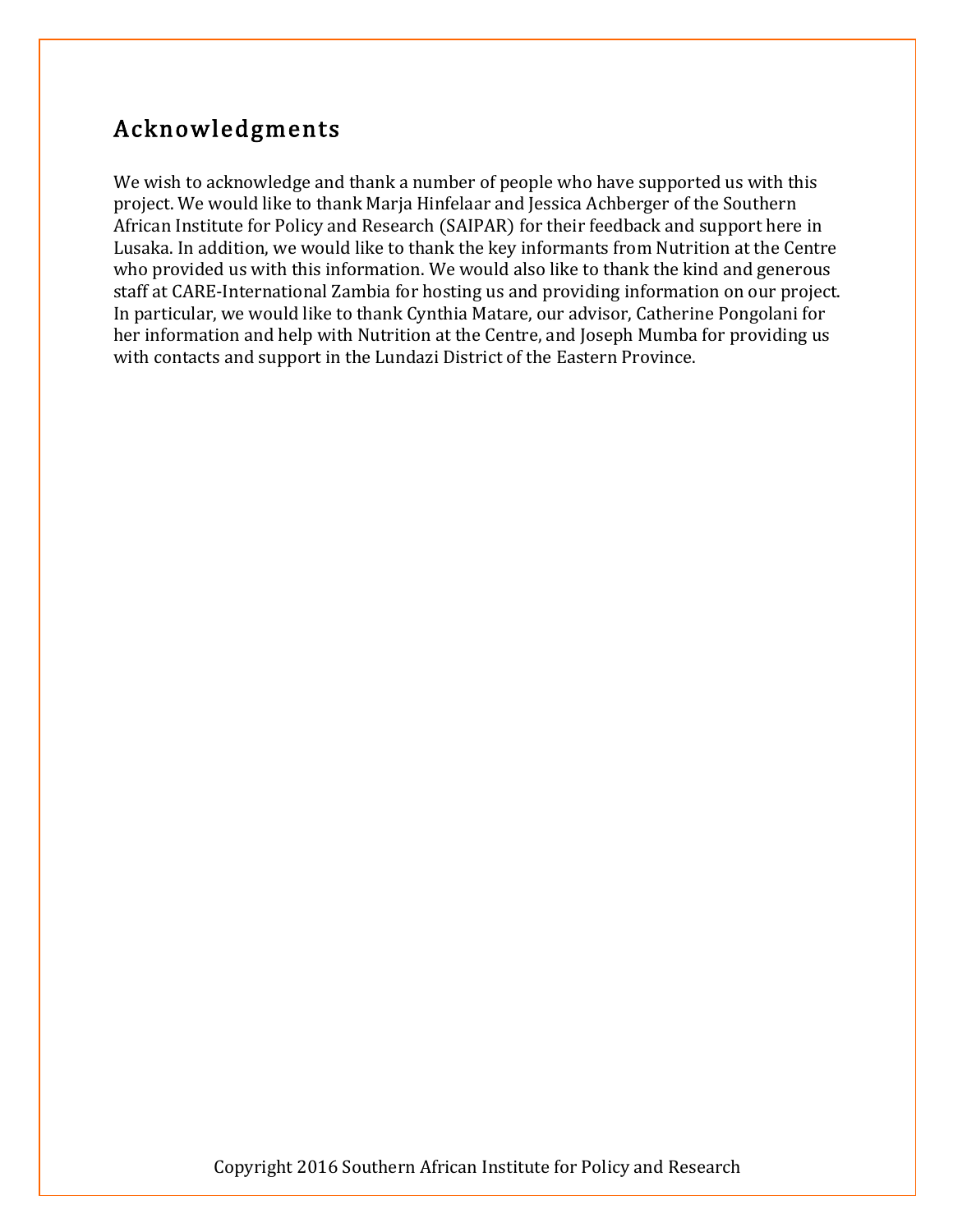### References

- Bhutta, Zulfiqar A., Jai K. Das, Arjumand Rizvi, Michelle F. Gaffey, Neff Walker, Susan Horton, Patrick Webb, Anna Lartey, Robert E. Black, The Lancet Nutrition Interventions Review Group, & the Maternal and Child Nutrition Study Group. 2013. 'Evidence-based Intervention for Improvement of Material and Child Nutrtion: What Can Be Done and at What Cost?' The Lancet, no. 382: 452-477.
- Black, Robert E., Cesar G. Victora, Susan P. Walker, Zulfi qar A. Bhutta, Parul Christian, Mercedes de Onis, Majid Ezzati, Sally Grantham-McGregor, Joanne Katz, Reynaldo Martorell, Ricardo Uauy, & the Maternal and Child Nutrition Study Group. 2013. 'Maternal and Child Undernutrition and Overweight in Low-income and Middleincome Countries'. The Lancet, no. 382: 427-451.
- CARE International-Zambia. 2015. Nutrition at the Center Project Mid-Term Review Report. Lusaka, Zambia: CARE International-Zambia.
- CARE International-Zambia and Cornell University. 2015. Report of the One Health Project for Nutrition at the Center CARE-Cornell. Ithaca, NY: Cornell University.
- Central Statistical Office (CSO), Ministry of Health (MOH), Tropical Diseases Research Centre (TDRC), University Teaching Hospital-Virology Laboratory, University of Zambia, & The DHS Program ICF International. 2014. Zambia Demographic and Health Survey 2013-14. Calverton, Maryland, USA: CSO and Macro International Inc.
- Davis, Thomas, Carolyn Wetzel, Emma Hernandez Avilan, Cecilia de Mendoza Lopes, Rachel P. Chase, Peter J. Winch, & Henry B. Perry. 2013. 'Reducing child global undernutrition at scale in Sofala Province, Mozambique, using Care Group Volunteers to communicate health messages to mothers'. Global Health: Science and Practice 1, no. 1: 35-51.
- Gillespie, Stuart, Lawrence Haddad, Venkatesh Mannar, Purnima Menon, Nicholas Nisbett & the Maternal and Child Nutrition Study Group. 2013. 'The Politics of Reducing Malnutrition: Building Commitment and Accelerating Progress'. The Lancet, no 382: 552-569.
- Lamstein, S., T. Stillman, P. Koniz-Booher, A. Aakesson, B. Collaiezzi, T. Williams, K. Beall, & M. Anson. 2014. Evidence of Effective Approaches to Social and Behavior Change Communication for Preventing and Reducing Stunting and Anemia: Report from a Systematic Literature Review. Arlington, VA: USAID/ Strengthening Partnerships, Results, and Innovations in Nutrition Globally (SPRING) Project.
- Laughlin, Megan. 2010. The Care Group Difference: A Guide to Mobilizing Community-Based Volunteer Health Educators. Baltimore, MD: World Relief/CORE/USAID.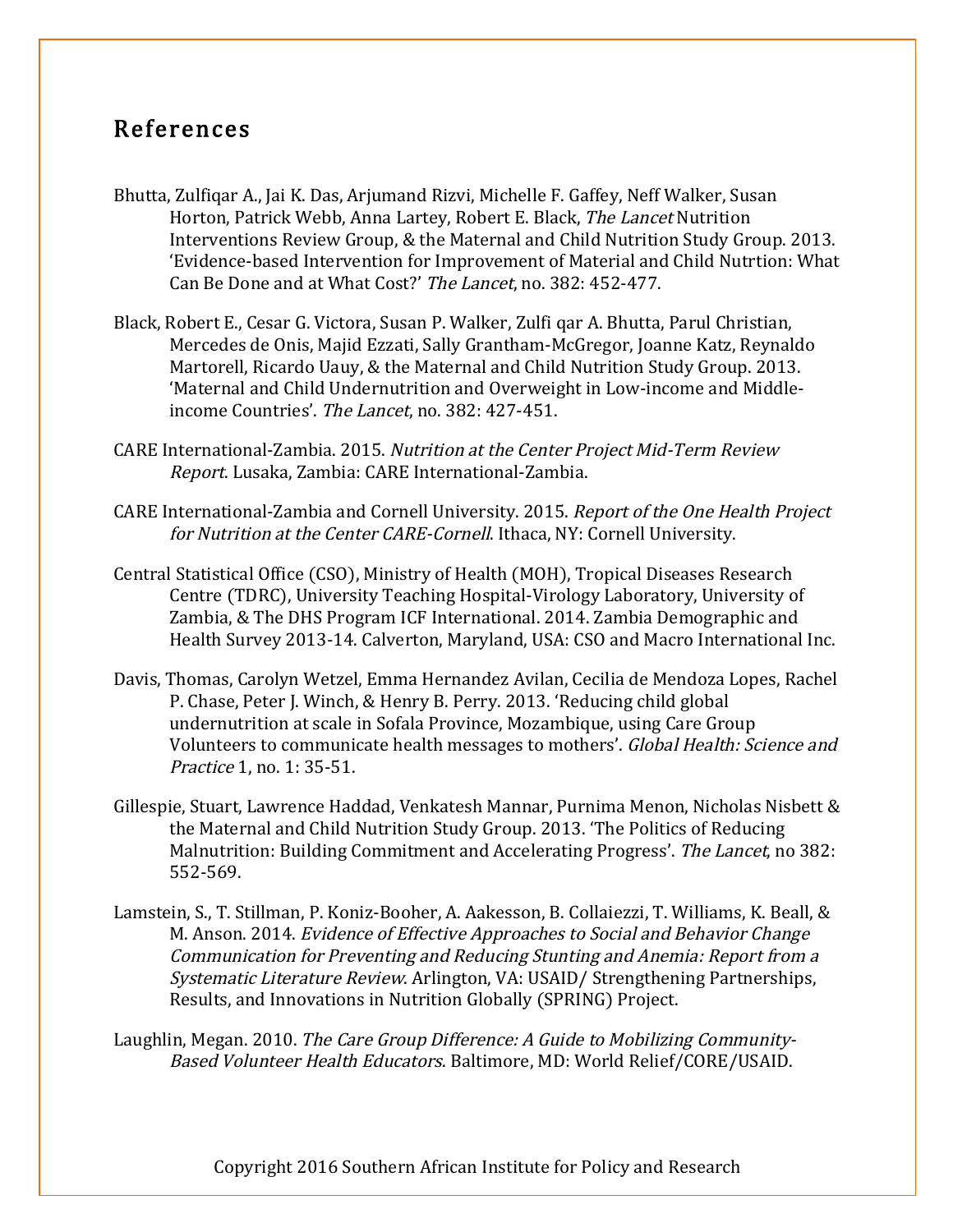- Perry, Henry, Melanie Morrow, Thomas Davis, Sarah Borger, Jennifer Weiss, Mary DeCoster, Jim Ricca, & Pieter Ernst. 2015. 'Care Groups II: A Summary of the Child Survival Outcomes Achieved Using Volunteer Community Health Workers in Resource-Constrained Settings'. Global Health: Science and Practice 3, no. 3: 370- 381.
- Ruel, Marie T. Harold Alderman & the Maternal and Child Nutrition Study Group. 2013. 'Nutrition-sensitive Intervention and Programmes: How Can They Help to Accelerate Progress in Improving Maternal and Child Nutrition?' The Lancet, no. 382: 536-551.
- World Health Organization. 2006. Complementary Feeding. http://www.who.int/nutrition/topics/complementary\_feeding/en/ .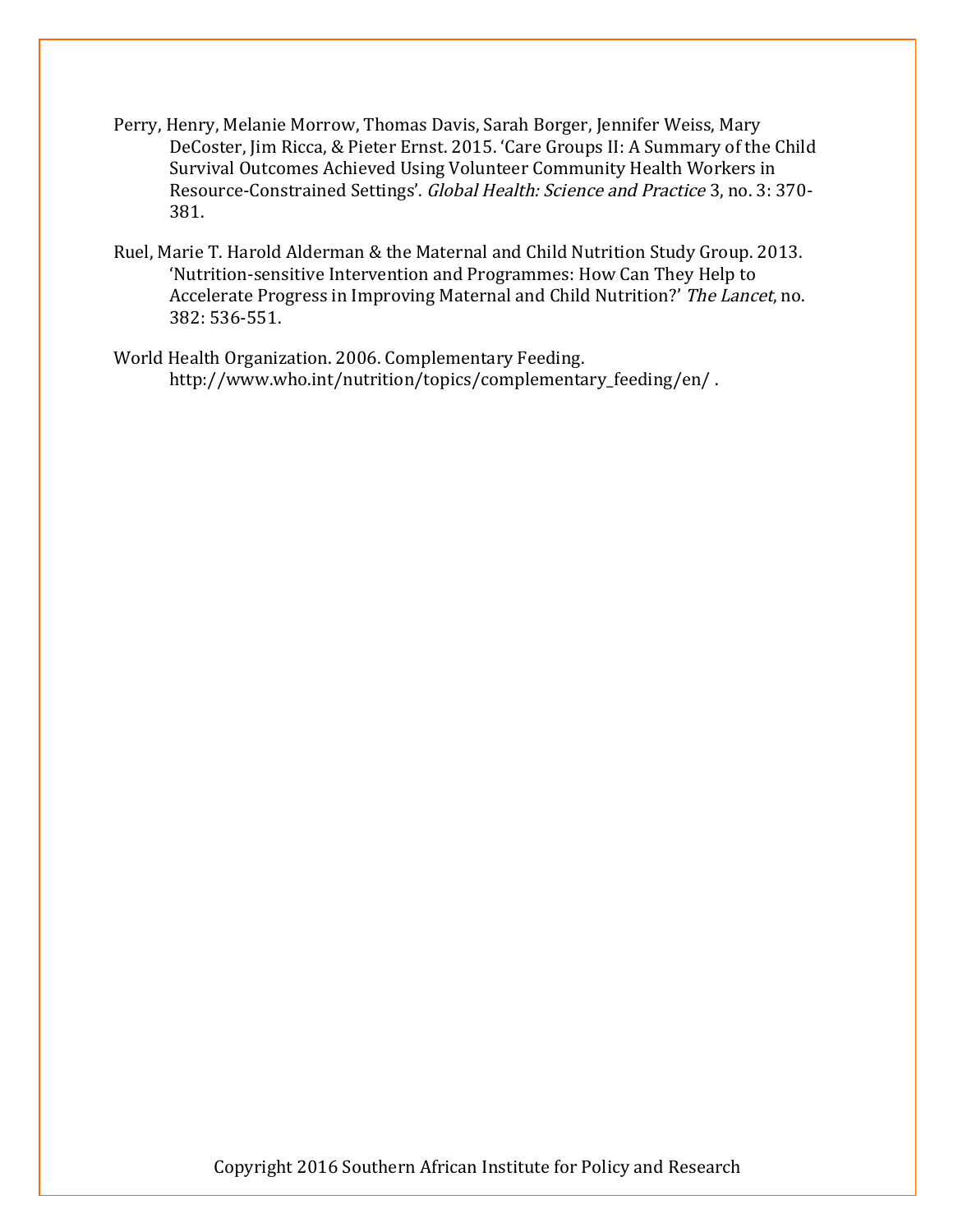

Adapted from: Davis, et al. 2013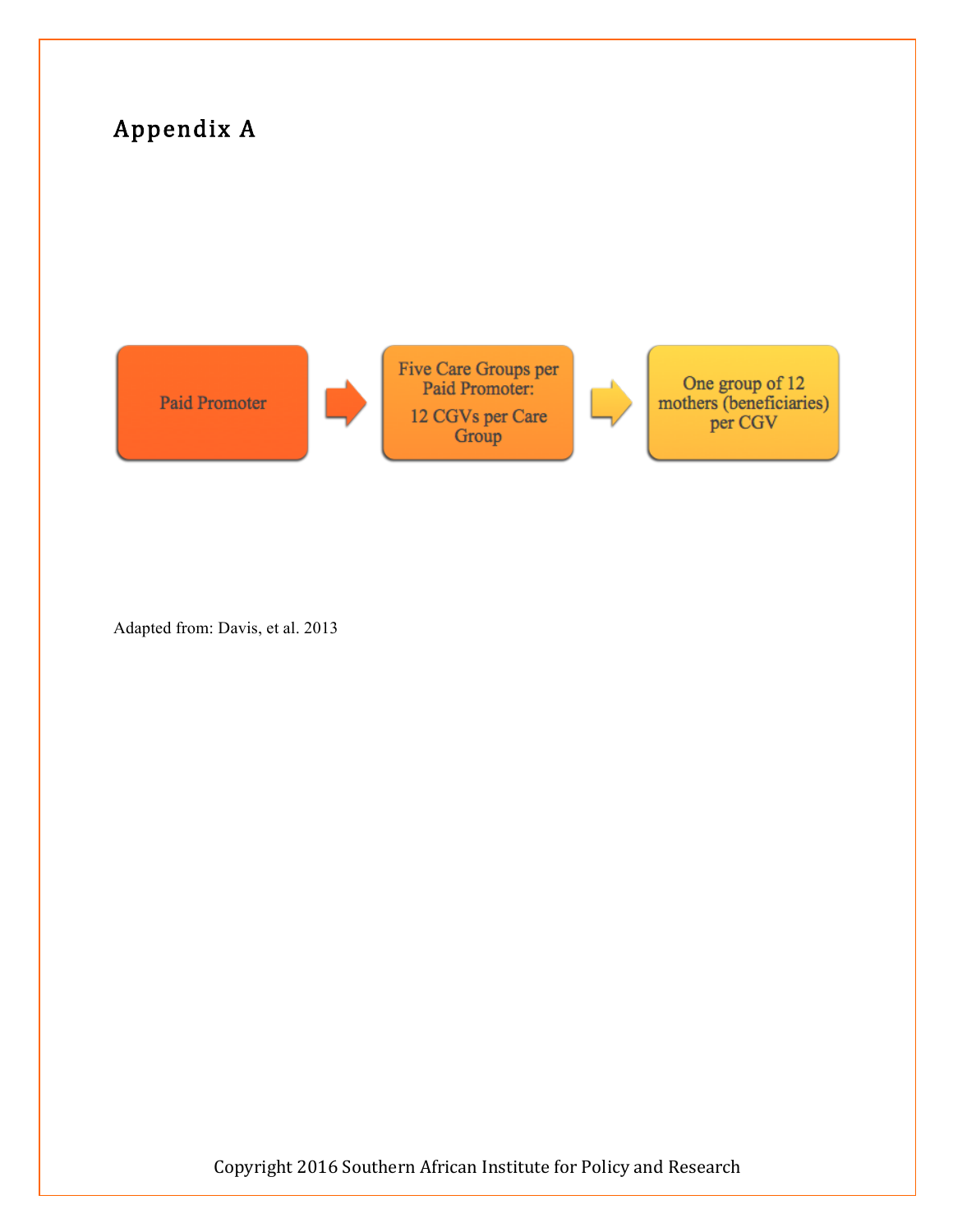# Appendix B



Source: CARE Zambia's N@C Overview Presentation, 11 July 2016